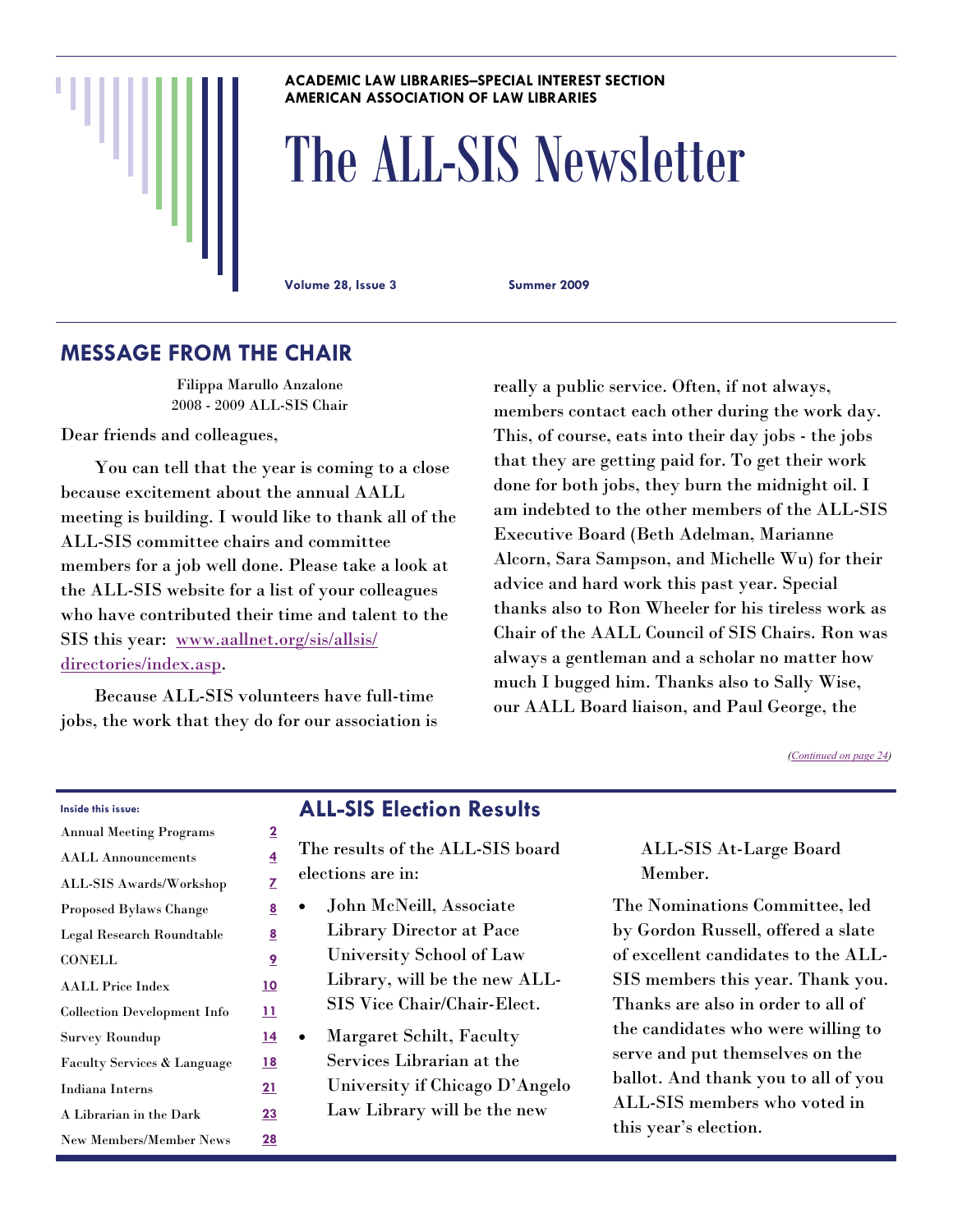### <span id="page-1-0"></span>**ALL-SIS Programs Accepted for the 2009 Annual Meeting**

Darla Jackson Oklahoma City University Law Library

 The ALL-SIS Programs Committee received an exciting selection of program proposals. Along with the Programs Committee Chair, Paul Moorman, the members of the committee, Kate Irwin-Smiller, Kathleen McLeod, Bob Nissenbaum, Camilla Tubbs, and I, carefully reviewed each of the proposals. The ALL-SIS Program Committee forwarded its recommenddations to the AALL Annual Meeting Program Committee for Review. A total of eight ALL-SIS sponsored programs were accepted: five AALL programs, one AALL workshop, and two ALL-SIS programs.

**W-4: The Academic Law Library of 2015: Predicting the Future and Making It Happen Date & Time: Saturday, July 25, 8:30 a.m. - 5:00 p.m.**

**Competency: Library Management Audience: Academic law library senior managers** 

 Workshop participants collectively will work with facilitators to develop scenarios for the academic law library of 2015 in the context of the changing academic legal environment: increasing competition among law schools, changing faculty demographics, millennial students, increase in multidisciplinary legal scholarship, reallocation of library space, and the retirement of many current library directors. Participants will contribute their individual and institutional perspectives and explore possible scenarios collectively in highly interactive breakout sessions. "Think outside the box" participants will identify possible futures, as well as the action steps to achieve them.

**A-5: Legal Research Questions on the Bar Exam: Preparing Our Students Date & Time: Sunday, July 26, 1:30 - 2:45 p.m. Competency: Teaching** 

**Audience: Law library directors, legal research instructors, private law librarians, reference librarians**

 The President of the National Conference of Bar Examiners, Erica Moeser, will join a group of academic law librarians and two law library directors in discussing the issue of legal research questions on the bar exam. The group will also explore the best method of preparing law students for legal research bar exam questions.

#### **B-4: Understanding the Mean: How the Average Law Librarian Can Encourage Empirical Research Initiatives**

**Date & Time: Sunday, July 26, 3:00 - 4:00 p.m. Competency: Reference, Research and Patron Services** 

**Audience: Librarians interested in conducting empirical research and implementing support programs for empirical research** 

 This program will provide an introduction to empirical research methods and assist librarians in understanding how two academic law libraries and a law and legal studies librarian at an academic library have supported empirical legal research initiatives. Speakers will discuss their experiences in supporting empirical legal research initiatives and provide advice on the types of support law librarians can provide. Speakers will also suggest avenues for law librarians to develop a greater familiarity with empirical research methods.

#### **C-3: Latest Trends in Library Automation: Building Creative and Inspiring Discovery Platforms**

**Date & Time: Sunday, July 26, 4:15 - 5:15 p.m. Competency: Information Technology Audience: Librarians who want their patrons to use their information resources effectively and innovatively**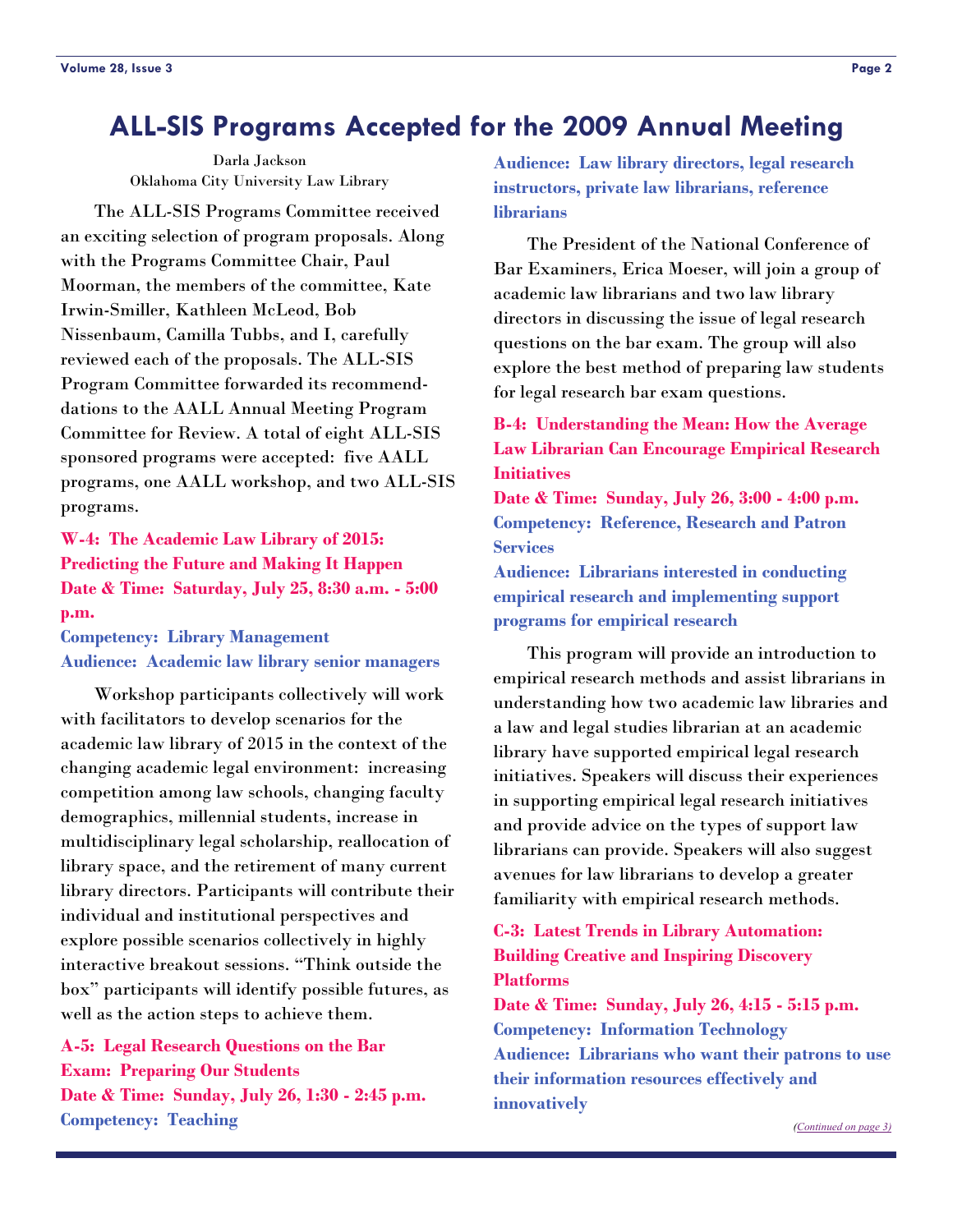### **ALL-SIS Programs, Cont'd**

<span id="page-2-0"></span> This program address next-generation library interfaces and what the future holds for merging currently disparate resources or silos of information. Some next-generation discovery platforms include AquaBrowser, Encore, Endeca, Primo, WorldCat Local, and NELLCO's Universal Search Solution. The program is intended to update participants on current innovations in library automation technology.

**E-2: Chat 2.0: Renovating Virtual Reference Date & Time: Monday, July 27, 10:00 - 10:30 a.m. Competency: Reference, Research and Patron Services** 

**Audience: Librarians who want to implement or improve their library's virtual reference services**

 This program will discuss how one library, Georgetown University Law Library, renovated its popular and heavily used chat service after conducting a scientific evaluation of the chat transcripts. The program speakers discuss the findings of the study - specifically, who uses chat reference and what types of questions they ask. The program will also address the administrative and management issues surrounding the study specifically, how the study was designed and undertaken and how the library's chat reference service was improved in response to the study.

**K-6: What We Learned from Our SAILS: Using Law Students as Human Subjects and Measuring Law Student Information Literacy Date & Time: Tuesday, July 28, 3:30 - 4:00 p.m. Competency: Reference, Research and Patron Services** 

**Audience: Academic law librarians and academic law library administrators; instructional law librarians; law librarians who are interested in human-subjects research** 

 Program speakers will discuss their experiences with Institutional Review Board (IRB) review, present concepts fundamental to standardized

assessment, and examine detailed findings from their administration of ACRL's Project SAILS, a standardized measure of Information Literacy to Rutgers Law Students. Speakers will also present the results from their post-SAILS survey measuring law students' attitudes toward and perception of legal research in general, and their skills in particular.

#### **ALL-SIS SPONSORED PROGRAMS**

**Beyond the Ivory Tower: Reaching Out to Practicing Attorneys and Law Firm Librarians to Improve Legal Research Instruction**

**Date & Time: Monday, July 27, 10:45 - 11:45 a.m.**

 This program will explore three outreach efforts: Brigham Young University's "Practitioners' Council,' in which law librarians meet with a group of practicing attorneys to discuss legal research; Yale Law School's tradition of inviting law firm librarians to guest lecture in legal research classes; and a Georgetown law librarian's survey and subsequent study comparing opinions of academic and practitioner law librarians regarding essential legal research skills and materials.

### **Weed, Shelve or Store?: Making the Hard Decisions Date & Time: Tuesday, July 28, 2:30 - 3:15 p.m.**

 Academic law librarians will gain knowledge and expertise on how to acquire useful space for new materials by weeding, storing, or withdrawal of periodicals. Speakers will bring their own idea about what "best practices" should be, and a summary of their weeding endeavors.

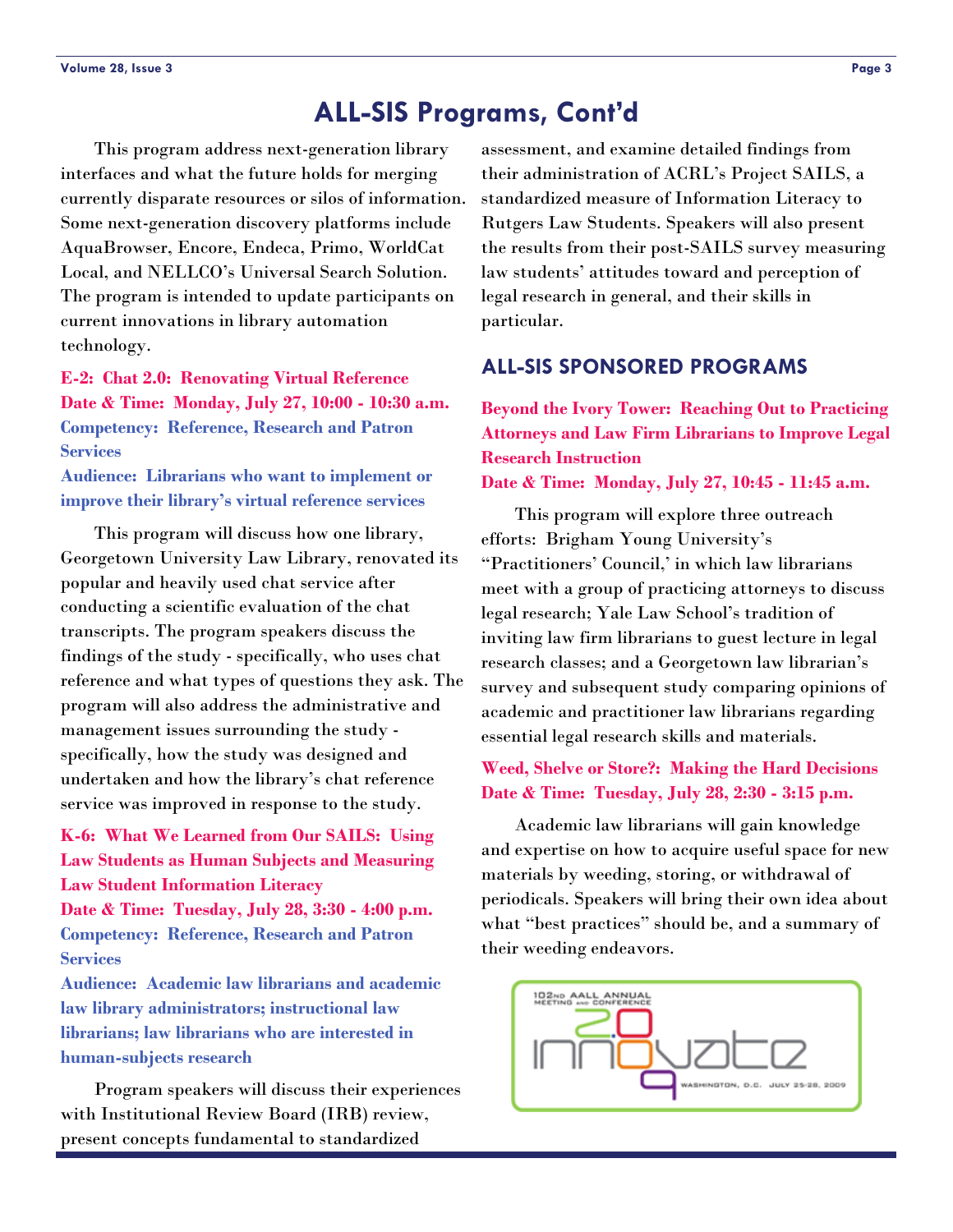### **AALL Announcements**

<span id="page-3-0"></span>Julia O'Donnell, AALL Director of Membership Marketing & Communications

#### **Super Size Your AALL Annual Meeting & Conference Registration**

 This year when you register for the AALL Conference, you can pre-order the complete set of all 66 educational program recordings and the keynote speaker address in downloadable MP3 format for just \$99 (members) or \$149 (nonmembers). MP3 CDs will also be available for \$199 (members) or \$299 (non-members). This collection of educational content is valued at nearly \$800! *The special discounted price will not be available after the Annual Meeting*, so be sure to pre-order with your registration, online at [www.aallnet.org/events/09\\_registration.asp](http://www.aallnet.org/events/09_registration.asp).

#### **Save Time and Money with Your Next License Agreement Negotiation**

 Negotiating licensing agreements for eresources is often a burden. The Shared Electronic Resource Understanding (SERU) allows libraries and publishers to forgo the traditional negotiation process in favor of using a set of "common understandings." AALL's June webinar, *The Shared Electronic Resource Understanding (SERU): Can It Work in My Library* ([www.aallnet.org/calendar/eventdisplay.asp?](http://www.aallnet.org/calendar/eventdisplay.asp?eid=285&arc=no)  $\frac{\text{eid}=285\&\text{arc}=no}{\text{to}}$ , to be held June 9, 1:00 p.m. EDT, is sponsored by the New England Law Library Consortium and the AALL Committee on Relations with Information Vendors.

 Hear how both librarians and publishers feel about SERU and how SERU is used in practice. What are the legal implications of SERU? Is it feasible in the law library setting? Using a contracts perspective, librarians and publishers alike can learn how using SERU will affect their business relationships.

 Registration fees are only \$10 for AALL members and non-members. Register by June 5, at [www.regonline.com/Checkin.asp?](http://www.regonline.com/Checkin.asp?EventId=729388) [EventId=729388](http://www.regonline.com/Checkin.asp?EventId=729388).

#### **Prepare for the Next Step in Your Career**

 In today's economy, it is more important than ever to make sure you have the qualities, skills, and abilities necessary to compete and succeed. Be proactive: find out what employers are looking for and what you can do to reach the next step in your career by joining your colleagues for *Preparing for the Next Step in Your Career* ([www.aallnet.org/](http://www.aallnet.org/calendar/eventdisplay.asp?eid=286&arc=no)  $calar/event display, asp?eid=286&arc=no),$ a Webinar to be held June 26, at Noon, EDT . Register at [www.regonline.com/Checkin.asp?](http://www.regonline.com/Checkin.asp?EventId=736146)  $EventId = 736146$  by June 22.

#### **Take the Lead: Apply for the 2009 AALL Leadership Academy**

 Law librarians in the early stages of their careers can get ahead in the profession by attending the 2009 AALL Leadership Academy, October 16 - 17, 2009, at the Hyatt Lodge in Oak Brook, Illinois.

 Train for leadership roles by acquiring both the self-awareness and strategies you need to emerge as a leader within your organization and the profession. Academy participants will use self assessment tools, group exercises, case studies, and skill practice to develop key signatures of leadership. Selected fellows will participate in preengagement exercises, be matched with a mentor, and receive ongoing leadership development opportunities.

 Applications will be accepted May 1 - June 30. For more information, visit [www.aallnet.org/](http://www.aallnet.org/prodev/event_leadershipacademy.asp) [prodev/event\\_leadershipacademy.asp](http://www.aallnet.org/prodev/event_leadershipacademy.asp).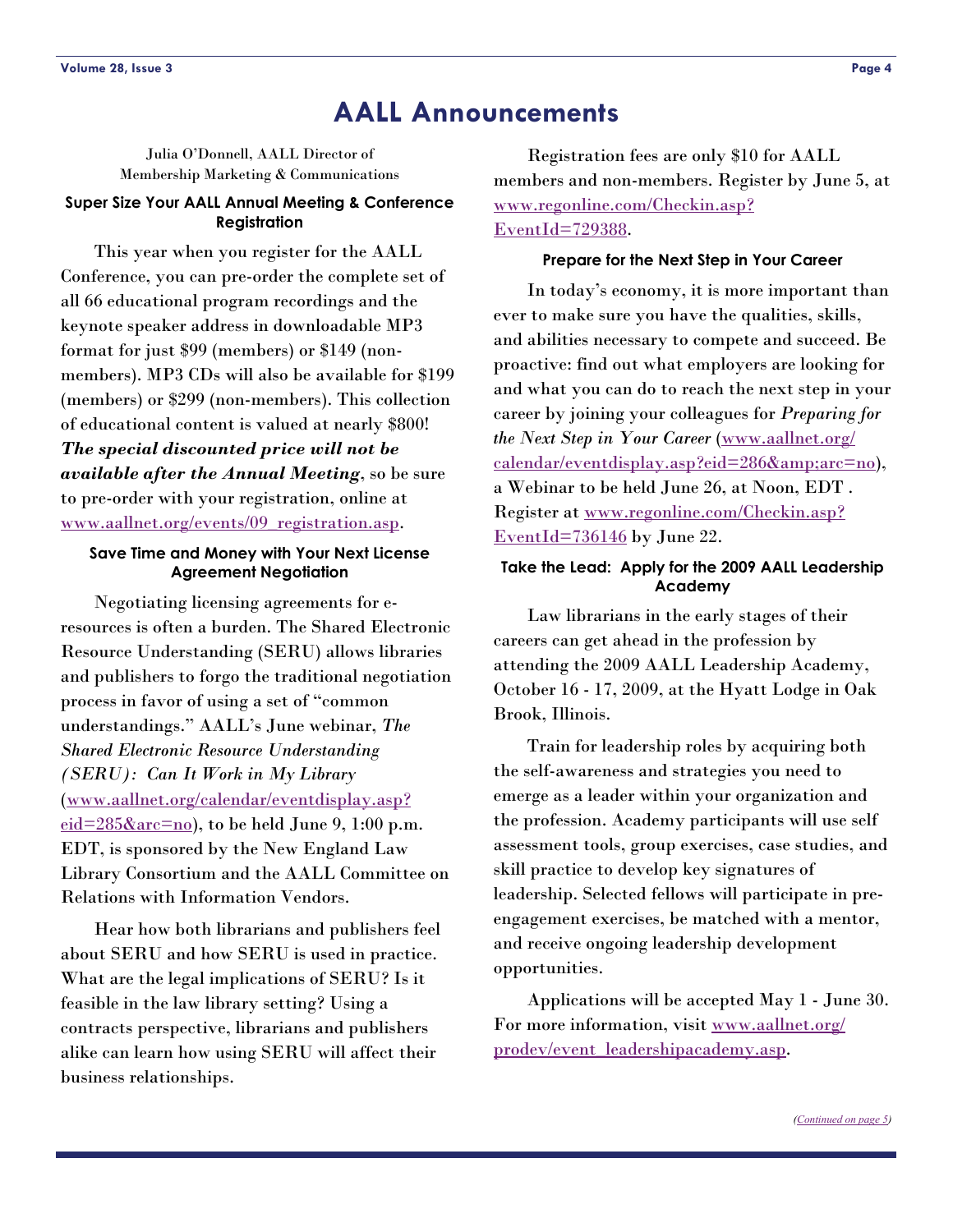### **AALL Announcements, Cont'd**

#### <span id="page-4-0"></span>**[AALL Due](http://www.aallnet.org/members/media_show.asp?mnum=68)s Help for Unemployed Members**

 AALL dues invoices for the 2009 - 2010 membership year mail out in mid-March. To help in these tough times, AALL is offering a discounted membership rate for AALL members who are recently unemployed. The discounted membership appears online and in all public records simply as an "Active" membership, but is billed at the student/retired rate (\$55 instead of \$218). The discounted rate is good through May 31, 2010.

 Unemployed AALL members should fill out the online form ([www.aallnet.org/about/](http://www.aallnet.org/about/unemployed-member-form.pdf) [unemployed-member-form.pdf\)](http://www.aallnet.org/about/unemployed-member-form.pdf) or contact AALL Membership Services Coordinator Hannah Phelps  $(hphelps@aall.org$  $(hphelps@aall.org$  or 312-205-8022) to sign up.

#### **Help Review the AALL Competencies of Law Librarianship**

 The AALL Continuing Professional Education Committee is conducting online discussions about the AALL Competencies of Law Librarianship, approved by the AALL Executive Board in March 2001, to discover if the competencies are still relevant or whether modifications are needed. The CPE Committee offers AALL members the opportunity to comment and share their thoughts on the competencies through the *Tools for Success in Today's Economy* wiki, at [http://](http://aallnet.pbworks.com/AALL-Competencies) [aallnet.pbworks.com/AALL-Competencies](http://aallnet.pbworks.com/AALL-Competencies).

 The core competencies and specialized competencies are listed on the wiki, which includes questions that will help you get started on thinking about the competencies. Please join in the discussions online!

#### **Ready, Set…TWEET!**

 AALL is now on Twitter. Get up-to-theminute AALL news by joining the AALLNET Twitter Feed, at <http://twitter.com/aallnet>. A separate 2009 Annual Meeting Twitter Feed

(<http://twitter.com/aall2009>) is dedicated to updates on this summer's Annual Meeting ([www.aallnet.org/events/index.asp](http://www.aallnet.org/events/index.asp)) in Washington, D.C. Sign up and stay connected!

#### **Free CALI Lessons**

 AALL now provides members free access to the full set of online lessons hosted by the Center for Computer-Assisted Legal Instruction (CALI) (<http://www2.cali.org/>). With more than 600 lessons covering 32 legal subject areas, these online learning opportunities feature a variety of interactive formats that make for an engaging, effective user experience. They are particularly helpful for new law librarians with little or no exposure to legal research. Obtain the access code through the Members Only Section of AALLNET, at [www.aallnet.org/public/index.asp?](http://www.aallnet.org/public/index.asp?reason=denied_empty&script_name=/members/cali.asp&path_info=/members/cali.asp) [reason=denied\\_empty&script\\_name=/members/](http://www.aallnet.org/public/index.asp?reason=denied_empty&script_name=/members/cali.asp&path_info=/members/cali.asp) [cali.asp&path\\_info=/members/cali.asp](http://www.aallnet.org/public/index.asp?reason=denied_empty&script_name=/members/cali.asp&path_info=/members/cali.asp).

#### **New Tools for Success Added to AALL Wiki**

 Many law librarians have been hit hard by the economic crisis. AALL is here to offer resources to help you get through it, especially the *Tools for Success in Today's Economy* wiki ([http://](http://aallnet.pbwiki.com/) [aallnet.pbwiki.com/](http://aallnet.pbwiki.com/)). The wiki contains links to articles, videotaped programs, and other resources in the areas of career, financial, management, and public relations tools. We encourage you to both use the resources and add more that would help our colleagues in law librarianship. Thanks to the members who have added resources so far.

#### **Archived Webinars Available on AALLNET**

 AALL members now have the chance to view six popular Webinars presented October 2008 - February 2009 in the Members Only Section of AALLNET:

• Twenty Essentials for the Effective Speaker ([www.aallnet.org/members/media\\_show.asp?](http://www.aallnet.org/members/media_show.asp?mnum=68)

*[\(Continued on page 6\)](#page-5-0)*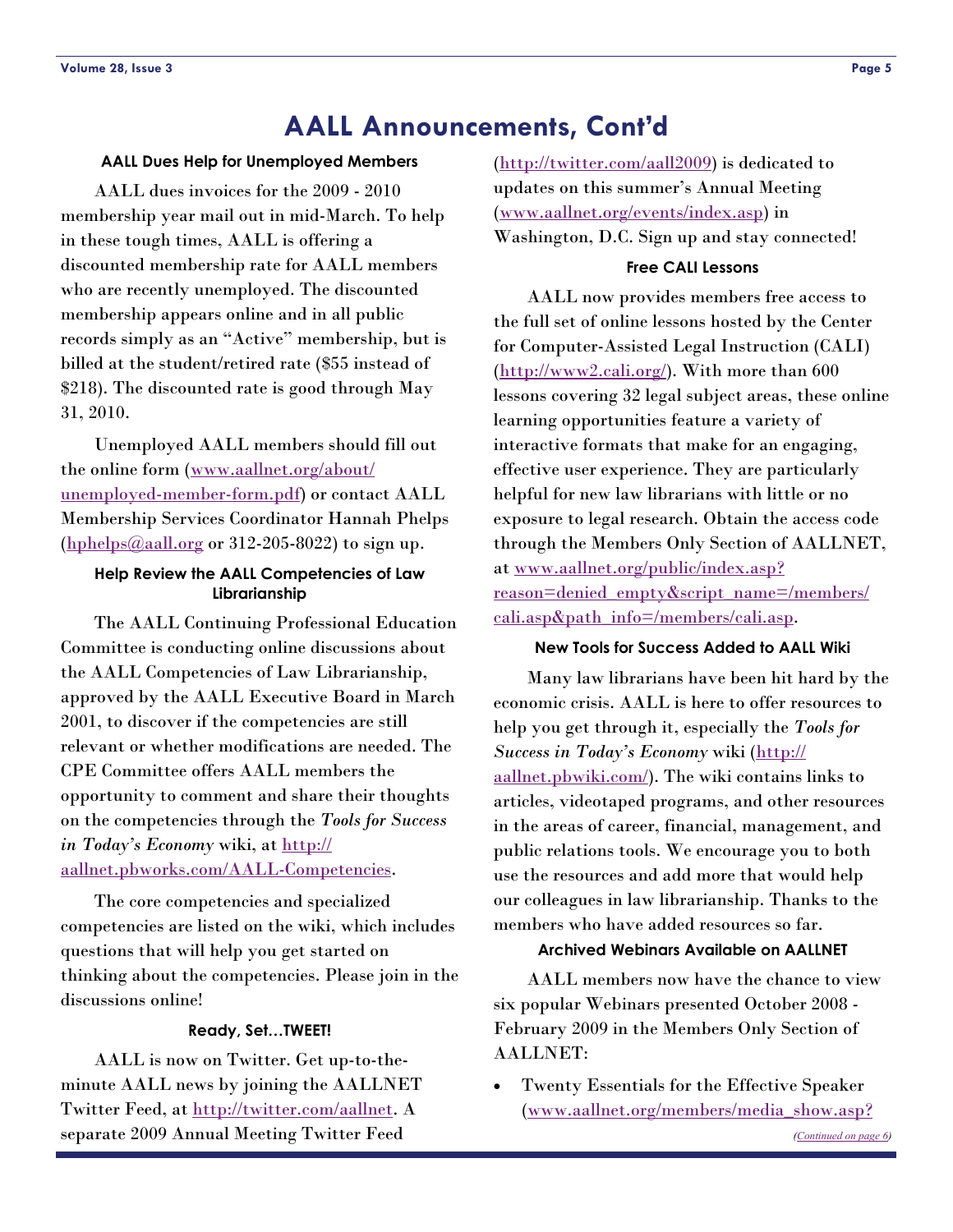## **AALL Announcements, Cont'd**

#### <span id="page-5-0"></span> $mnum=68$

- How to Train Without Showing Up ([www.aallnet.org/members/media\\_show.asp?](http://www.aallnet.org/members/media_show.asp?mnum=69)  $mnum=69$
- Law Firm Library Budgeting for Hard Economic Times ([www.aallnet.org/members/](http://www.aallnet.org/members/media_show.asp?mnum=70) [media\\_show.asp?mnum=70](http://www.aallnet.org/members/media_show.asp?mnum=70))
- Take the Lead: Journey to Authentic Leadership (free for AALL members) ([www.aallnet.org/members/media\\_show.asp?](http://www.aallnet.org/members/media_show.asp?mnum=67)  $mnum=67$
- C-ing is Believing- Next Steps for Library Success ([www.aallnet.org/members/](http://www.aallnet.org/members/media_show.asp?mnum=71) [media\\_show.asp?mnum=71](http://www.aallnet.org/members/media_show.asp?mnum=71))
- Guided Tour of your AALL Membership (free for everyone) ([https://aall.webex.com/aall/](https://aall.webex.com/aall/lsr.php?AT=pb&SP=EC&rID=1269612&rKey=BC12097A308C9EAD) [lsr.php?](https://aall.webex.com/aall/lsr.php?AT=pb&SP=EC&rID=1269612&rKey=BC12097A308C9EAD) [AT=pb&SP=EC&rID=1269612&rKey=BC120](https://aall.webex.com/aall/lsr.php?AT=pb&SP=EC&rID=1269612&rKey=BC12097A308C9EAD) [97A308C9EAD](https://aall.webex.com/aall/lsr.php?AT=pb&SP=EC&rID=1269612&rKey=BC12097A308C9EAD))

 The links above are available for AALL members only. Nonmembers can access the 2008 Webinars [\(www.regonline.com/Checkin.asp?](http://www.regonline.com/Checkin.asp?EventId=704143) [EventId=704143](http://www.regonline.com/Checkin.asp?EventId=704143)) and 2009 Webinars ([www.regonline.com/Checkin.asp?](http://www.regonline.com/Checkin.asp?EventId=710466) [EventId=710466](http://www.regonline.com/Checkin.asp?EventId=710466)) for a higher fee.

#### **New Advocacy Toolkit for the 111th Congress**

 The AALL Government Relations Office is pleased to announce an exciting new resource to help AALL members and chapters become effective advocates for law libraries. The *Advocacy Toolkit for the 111th Congress: 2009 - 2010* ([www.aallnet.org/aallwash/toolkit/contents.asp](http://www.aallnet.org/aallwash/toolkit/contents.asp)) is designed to help *you* learn more about AALL's ambitious legislative agenda.

The purposes of the Advocacy Toolkit are to:

- Illustrate the many ways in which you can get involved in advocacy;
- Notify you of the latest action alert so that you

can promote our legislative efforts;

- Present you with a comprehensive look at the issues and legislation we are currently working on; and
- Provide AALL members and chapters the tools you need to become effective advocates on both the federal and state levels.

 The Advocacy Toolkit is available as a live document and as a PDF on the AALL Government Relations Office Web site, at [www.aallnet.org/aallwash/](http://www.aallnet.org/aallwash/). You are encouraged to sign up for the RSS feed ([www.aallnet.org/](http://www.aallnet.org/aallwash/toolkitrss.asp) [aallwash/toolkitrss.asp](http://www.aallnet.org/aallwash/toolkitrss.asp)) to receive valuable updates, learn about AALL's latest action alert, and monitor our legislative priorities.

#### **AALL2Go Coming to a Computer Near You in August**

 AALL is proud to announce it is adopting a new, powerful, state-of-the-art learning technology, which will provide a new learning gateway to all AALL members. AALL2go will offer you specialized continuing education programs designed specifically for law librarians, available online 24/7.

 The online learning center will be available this August with audio recordings from the 2009 AALL Annual Meeting in Washington, D.C., as well as archived webinars, video recordings, virtual programs, and accompanying handouts. Log on to AALL2go to expand your knowledge base and gain new skills to grow your career - whenever and wherever you need it.

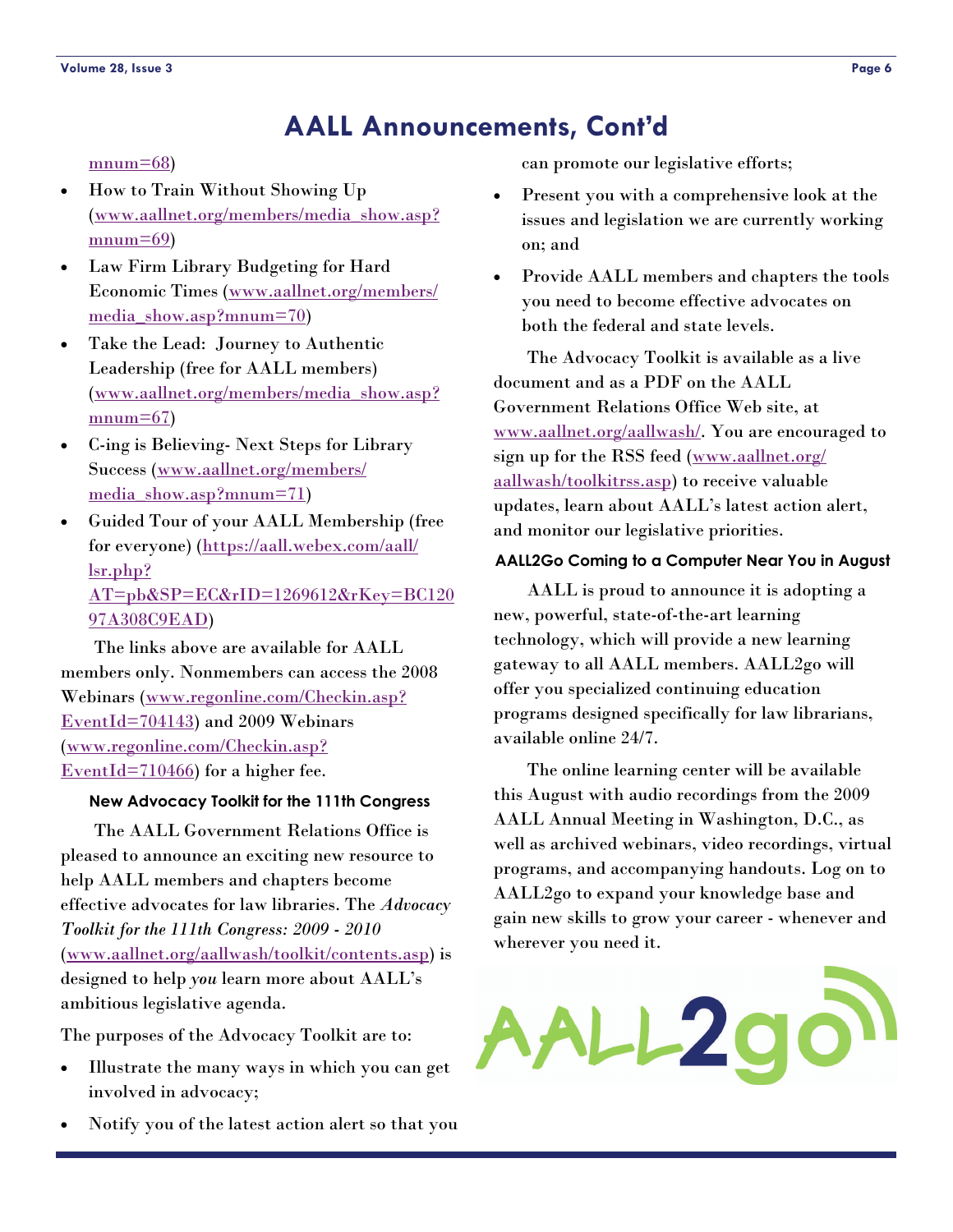### **2009 Academic Law Libraries SIS Awards**

<span id="page-6-0"></span>Patricia Harris O'Connor, Director of the Law Library Western State University College of Law

 The ALL-SIS Reception and Awards Presentation will be held Sunday, July 26, 2009, 6:30 - 9:00 p.m. at Georgetown University Law Center, McDonough Hall, 2nd Floor Atrium, 600 New Jersey Avenue Northwest. Complimentary buses will shuttle guests between the Renaissance Washington Hotel and the Georgetown University Law Center from 6:00 - 6:45 p.m. Returning bus service will begin at 8:00 p.m. and continue until the close of the reception.

This year's award winners are as follows:

- **Nancy P. Johnson**, Associate Dean for Library and Information Services and Professor of Law, Georgia State University College of Law, will receive **The Frederick Charles Hicks Award for Outstanding Contributions to Academic Law Librarianship** for 2009. This award recognizes the individual or group who has made outstanding contributions to academic law librarianship through continued efforts to improve law librarianship. The award is named in honor of Frederick Charles Hicks, the first great American law librarian/scholar who was also the first academic law librarian to serve as president of AALL.
- **Daniel W. Martin**, Director of the Law Library and Professor of Law, Loyola Law School; **Katherine Pratt**, Professor of Law, Loyola Law School; and **Jennifer M. Kowal**, Clinical Professor of Law and Director, Loyola LL.M. Tax Program will receive **The ALL-SIS Outstanding Article Award** for their article, *The Virtual Tax Library: A Comparison of Five Electronic Tax Research Platforms***, 8 Florida Tax Review 931 (2008).** This award honors section members for contributions to

the enhancement of academic law librarianship through publishing.

• **Sara Kelley Burriesci**, Reference/Electronic Services Librarian, Georgetown University Law Library, will receive **The ALL-SIS Outstanding Service Award**. This award honors an ALL-SIS member who has made outstanding contributions to the SIS in areas of section activity and in professional service.

 RSVP online at [www.ll.georgetown.edu/](http://www.ll.georgetown.edu/aall2009/all-sis-rsvp.cfm) [aall2009/all-sis-rsvp.cfm](http://www.ll.georgetown.edu/aall2009/all-sis-rsvp.cfm) if you plan to attend the Reception and Awards Presentation. Many thanks to BNA for their generous sponsorship of this event.

### **"Writer's Workshop" at AALL**

 The AALL/Lexis Nexis' Call for Papers Committee will offer a "Writers' Workshop" on Sunday, July 26, from noon - 1:15 p.m., in the Renaissance Hotel in Washington, D.C. (The exact room will be forthcoming).

 After introductory comments on writing and publishing, we will break into roundtable discussion groups with editors and experienced authors facilitating the conversation at each table. Although the Workshop is likely to be of highest interest to newer librarians, attendance is not limited to this group. We will, however, cap registration at 40 people.

Table Topics:

- Selecting topics for articles;
- Making time to write;
- Collaboration: working with co-authors;
- Getting published;
- Where to publish: a library journal or elsewhere;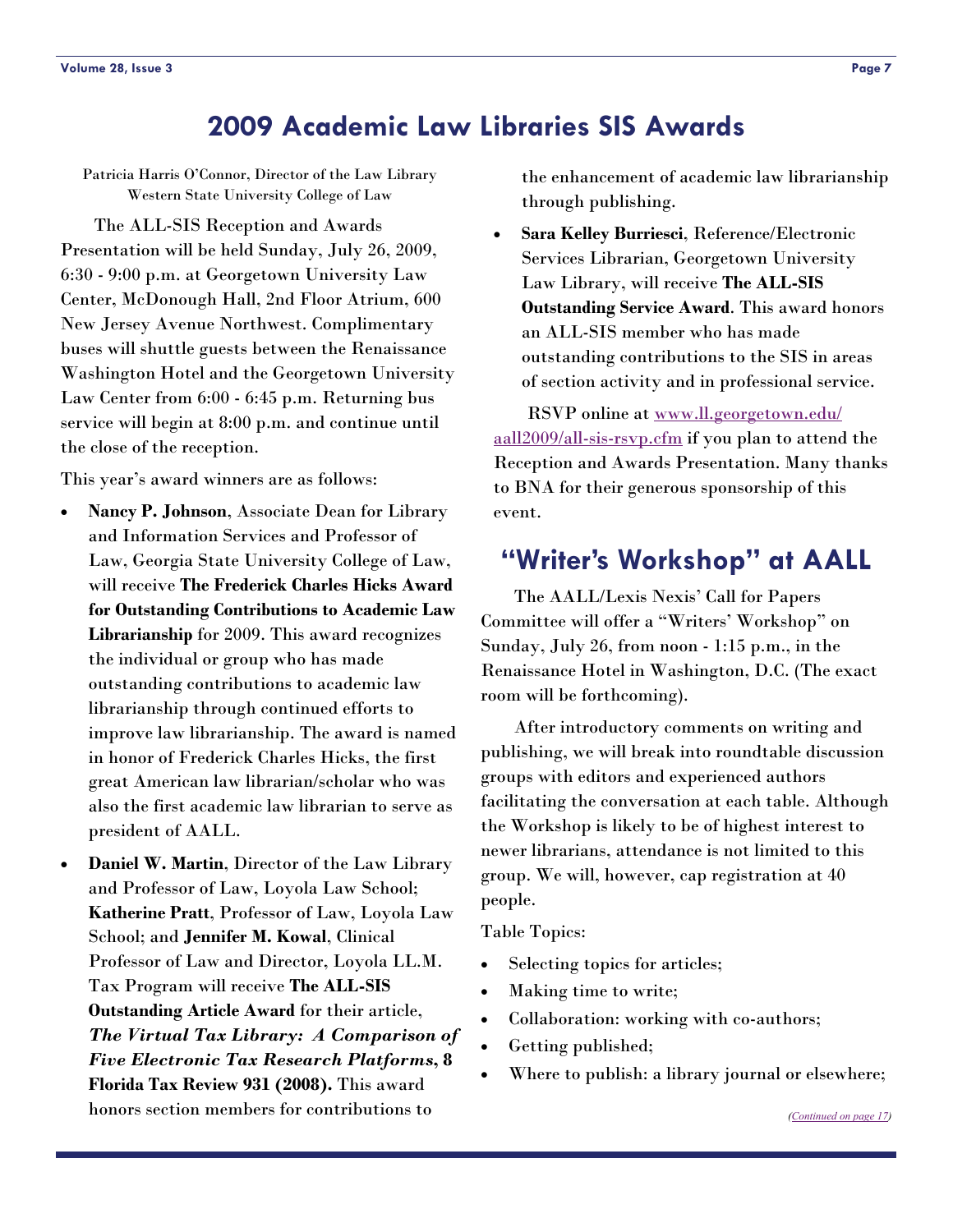### <span id="page-7-0"></span>**Proposed Change to ALL-SIS Bylaws**

Dragomir Cosanici Chair, ALL-SIS Bylaws Committee

The ALL-SIS Bylaws Committee is proposing the following changes (in red) to Article VII of the ALL-SIS Bylaws:

#### **Article VII: AMENDMENTS**

#### **Section 1. Bylaws.**

Bylaws of the Section may be adopted, amended or suspended at the annual meeting of the Section by a majority vote of the members present and voting. Or, bylaws may be adopted, amended, or suspended through a distributed ballot. Whenever the bylaws are to be changed by a distributed ballot, the Secretary shall distribute ballots to every member in good standing of the Section. Such ballots shall state the text of the proposed change, the purpose of the change, and the date by which ballots must be returned to the Secretary. Proposed changes in the bylaws by distributed ballot must receive a majority vote of the ballots returned to the Secretary in order to pass. Tie votes shall be considered failure to pass. (Revised Article VII, Section 1, adopted at the Section's Annual Meeting in Boston, Massachusetts, July 11, 2004.)

#### **Section 2. Notice.**

Notice of proposed amendments shall be provided to the special interest section's members 30 days in advance of the meeting or distribution of the ballot.

#### **Section 3. Effect.**

Any amendment shall take effect after it has been approved by AALL's Bylaws Committee.

*The vote on this proposed change will be held at the ALL-SIS Breakfast & Business Meeting (sponsored by LexisNexis) on Sunday, July 26, 2009, 7:00 - 8:00 a.m.* 

### **2009 Legal Research Round Table**

Christine I. Hepler Garbrecht Law Library, University of Maine School of Law

 Greetings from the ALL-SIS Legal Research and Sourcebook Committee! I wanted to remind you all that once again we will be organizing the 2009 Legal Research Round Table at this year's AALL Annual Meeting in Washington, D.C. The Round Table is scheduled for Sunday, July 26, 2009. It will start at 12:15 p.m. and end at 1:00 p.m. A room assignment is pending and we will get that information out to all of you as soon as we have it. We have some great discussion topics lined up for this year's event, as well as some exceptional librarians to moderate each table.

The topics include:

- Teaching basic legal research;
- Teaching advanced legal research;
- How to include new technologies into teaching legal research (including Twitter, Facebook);
- Teaching research for foreign  $\&$  international law;
- Teaching specialized legal research courses;
- Teaching legal research to LLM students;
- Introducing low-cost or free alternatives to LexisNexis and Westlaw;
- Creating quizzes, exams, & homework assignments for legal research;
- Training summer associates & Bridging the Gap.

 In addition to moderators, there will be note takers at all the tables to record the great ideas this event is sure to generate. They will be made available to all after the event. But don't let that stop you from coming and sharing your ideas and experiences with your colleagues. This is the perfect opportunity to share what has worked for you and to learn new techniques. Please come and take advantage of this opportunity to learn new strategies for teaching legal research! This event has been very popular in the past so we recommend that you come EARLY and bring your lunch.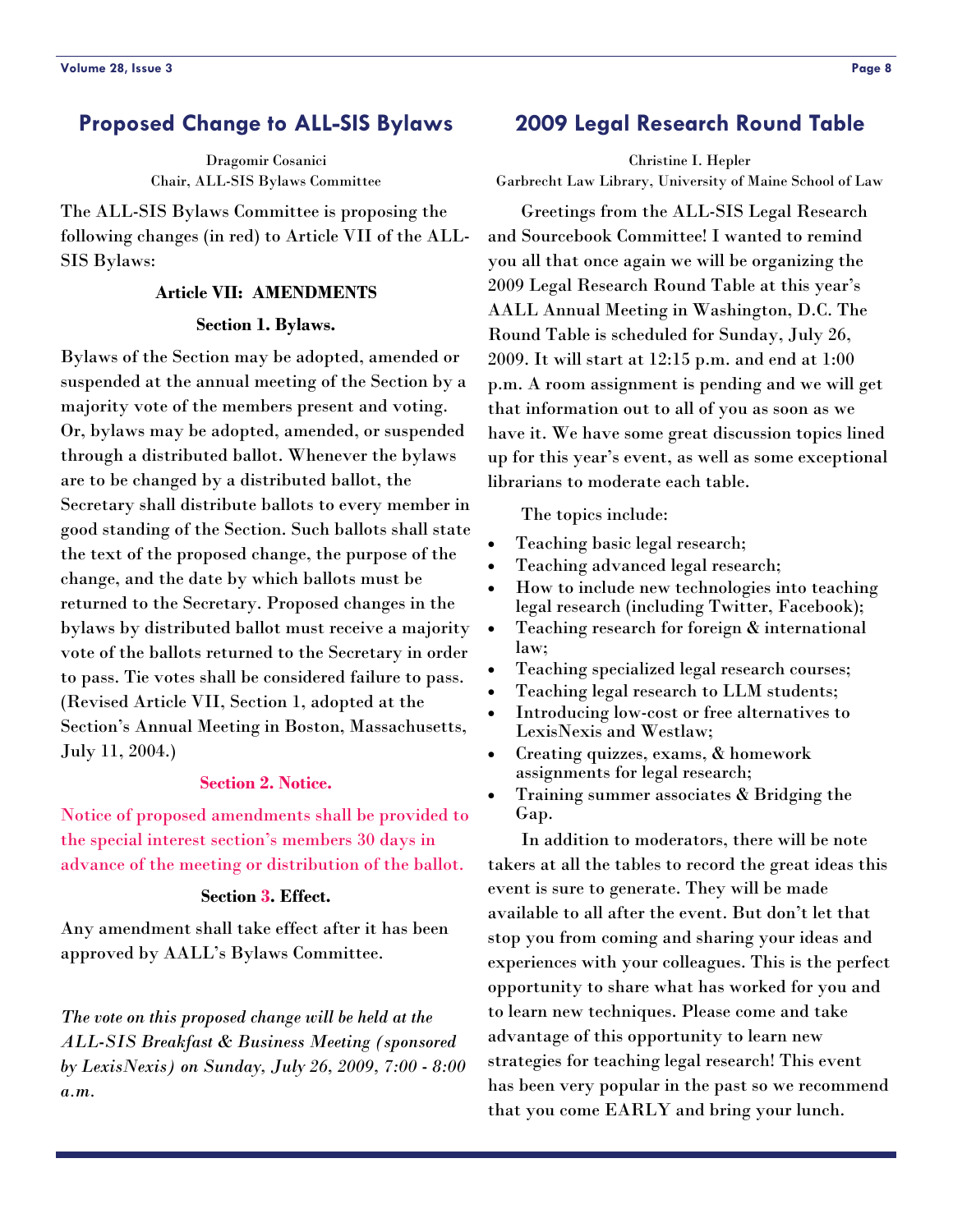### **What to Expect? A Description of CONELL**

<span id="page-8-0"></span>Mary Wells, CONELL Committee Member

#### **Expect great information. Expect new friends. Expect fun.**

#### **Dutch Treat Dinners**

 The CONELL experience begins early. To attend CONELL, you'll probably be arriving at the convention on Friday night, so CONELL begins with optional dutch treat dinners. The CONELL committee makes group reservations at a number of restaurants close to the convention center. We then publicize the names of the restaurants on the CONELL listserv, and you choose which group you want to join. On Friday night, you meet your group at a pre-arranged spot and walk to the restaurant. The committee arranges in advance to have separate checks presented to the group. It's a great chance to make a few friends before the official program even begins!

#### **Saturday Morning**

 On Saturday, the official program kicks off with registration and continental breakfast. Through the morning you hear a number of speakers who will orient you to AALL as well as letting you in on the secrets of getting the most from your convention experience (one popular tip, get the goodies!). In testament to the importance we place on our newer members, the president of AALL welcomes you to the convention, and any AALL board members who can take time from their busy schedule, come to meet you as well. Board members lead small group sessions on AALL and allow time for CONELL attendees to ask questions. After listening to the speakers, you will break into two groups for the CONELL marketplace and speed networking.

#### **CONELL Marketplace**

AALL's 5000 members have widely varying

interests that are served by a plethora of interest sections, committees, working groups and other entities within AALL. CONELL's marketplace gathers these groups in one place to showcase their services and missions. No matter what your special focus is, you'll probably find a group to match. (The Dancing and Knitting Special Interest Sections have never exhibited at CONELL, but we're trying.)

#### **Speed Networking**

 Aside from the food, this is CONELL's most popular offering. Two rows of chairs are lined up facing each other. You have a three-minute conversation with the person facing you and then one of you moves on. Not time to learn anybody's deep secrets, but enough time to place a face with a name and learn a few basic facts so that you'll have people to say hello to throughout the convention, and who knows, throughout an entire career!

**Lunch -** More time to meet more people. The food is good too!

#### **The Tour**

 Saturday afternoon is spent in the company of your new-found friends as you hop on a bus and check out what's best in your host city. Past tours have highlighted natural wonders, architectural beauty, and interesting history, maybe mixed with tips on the hottest night spots and the best restaurants! Best of all, it's one more chance to mingle with your colleagues. Find out more at [www.aallnet.org/committee/conell/](http://www.aallnet.org/committee/conell/tour_2009.html) [tour\\_2009.html](http://www.aallnet.org/committee/conell/tour_2009.html).

 What to expect from CONELL? Learning. Good food. Fun times. New friendships, some lasting a lifetime.

 For more information, check out our website at: [www.aallnet.org/committee/conell/](http://www.aallnet.org/committee/conell/).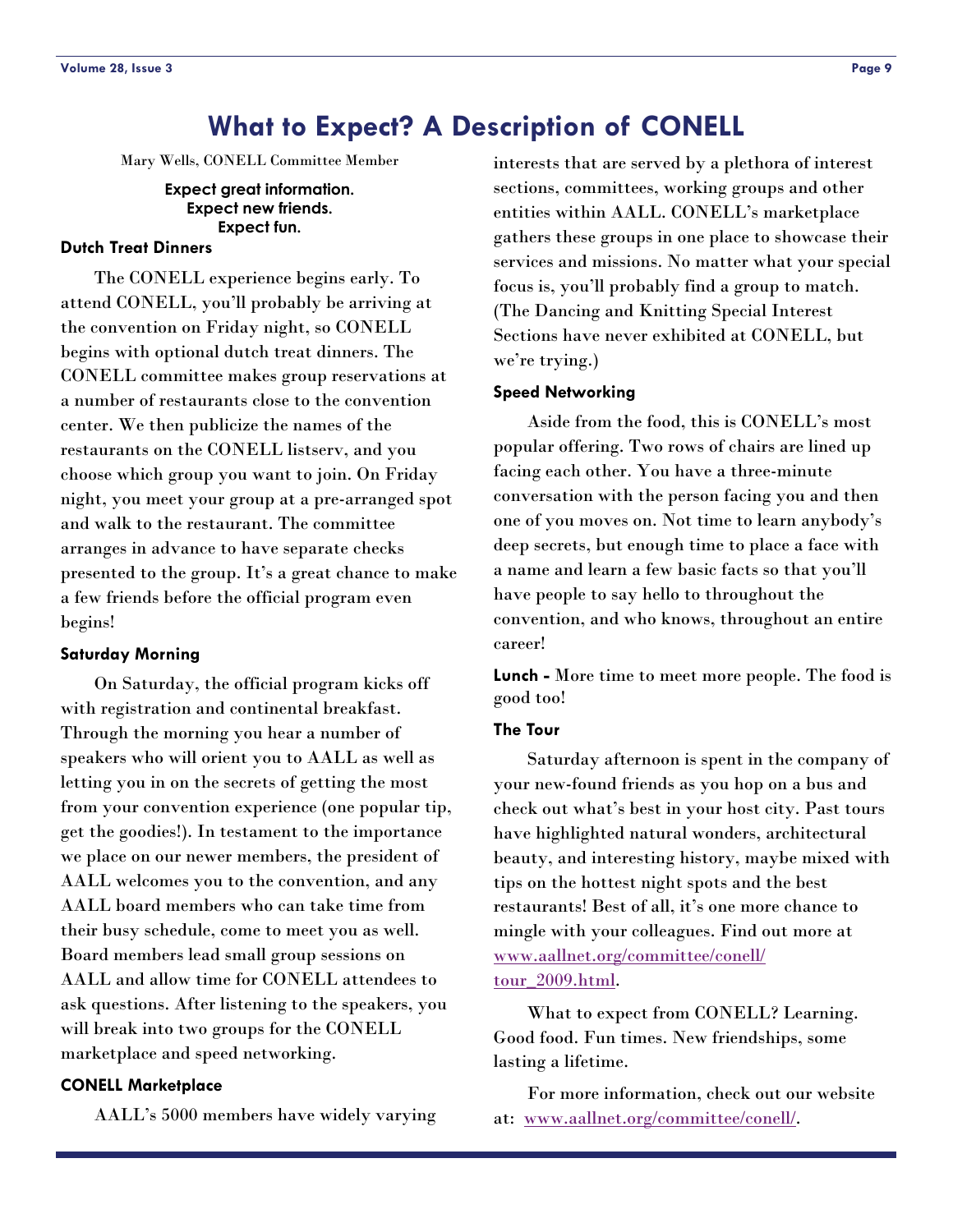### **AALL Price Index for Legal Publications**

<span id="page-9-0"></span>Jean Mattimoe University of Idaho College of Law

 Now in its sixth edition, the *AALL Price Index for Legal Publications* provides users with comparative information about past price changes in legal publishing. The *Index* supplies information that allows library professionals to make informed budgeting and collection development decisions an important and enduring mission, given the recent turbulent economic times and its often devastating impact on library budgets.

 First published in 1996 under the editorship of Bettie Scott and later Margie Axtmann, the purpose of the *Price Index* was to measure the change in average prices for a broad range of legal titles on a periodic basis. The current index, a table-based report on the mean cost of titles and their yearly percentage increase, is available only online and covers monographs, serial publications, legal periodicals, loose-leaf services, commercially published court reporters, legal continuations and supplemented treatises.

 The current Price Index for Legal Publications Committee works with AALL headquarters staff to collect and measure the annual subscription pricing data, gathering appropriate information from publishers to ensure an accurate and relevant representation of price structures for consumers of legal information.

 When gathering information, the committee asks publishers to provide their pricing. If a publisher declines to be surveyed, its pricing is not included in the *Index*. Prior to 2005, pricing was contributed by AALL members. However, in 2005, the Executive Board, concerned about the reliability of the information, decided to include only prices that were provided by the publishers themselves. AALL encourages vendors to disclose their prices but it is up to the management of the

individual provider to decide whether or not to cooperate. Although the Price Index Committee continues to request pricing from all major vendors, Thomson West has declined to participate by disclosing their prices.

 Due to Thomson West's decision, concerns have arisen on the ongoing value of the *Price Index* without the Thomson West pricing, as well as its usefulness, given the increased use by vendors of variable pricing structures. In response to these concerns, questions about the *Price Index* were included in the 2007 Comprehensive Membership Survey. According to Betty Roeske, Chair of the Price Index for Legal Publications Committee, the majority of the respondents to the survey said that they still used the *Price Index* in their decision-making process. The Board reviewed the survey information collected and made a determination to continue publication. Every effort is still currently being made to get Thomson West's cooperation and pricing.

 The current *Price Index* became available the week of May 18, 2009, and includes pricing information for more than 653 paper titles and 105 electronic titles, as well as electronic pricing for single users that is not bundled with a print subscription. The *Price Index* also includes an appendix of all products and legal vendors that were surveyed. The *Index* is unavailable in print and is posted on the members' only portion of AALLNET.

 The *Price Index* serves as a budgeting tool for all segments of the AALL membership. To that end, the committee realizes how significant it is, especially in this financial climate, that Thomson West does not supply pricing and has not been included in the *Price Index* for several years. In 2009 - 2010, we would like to explore obtaining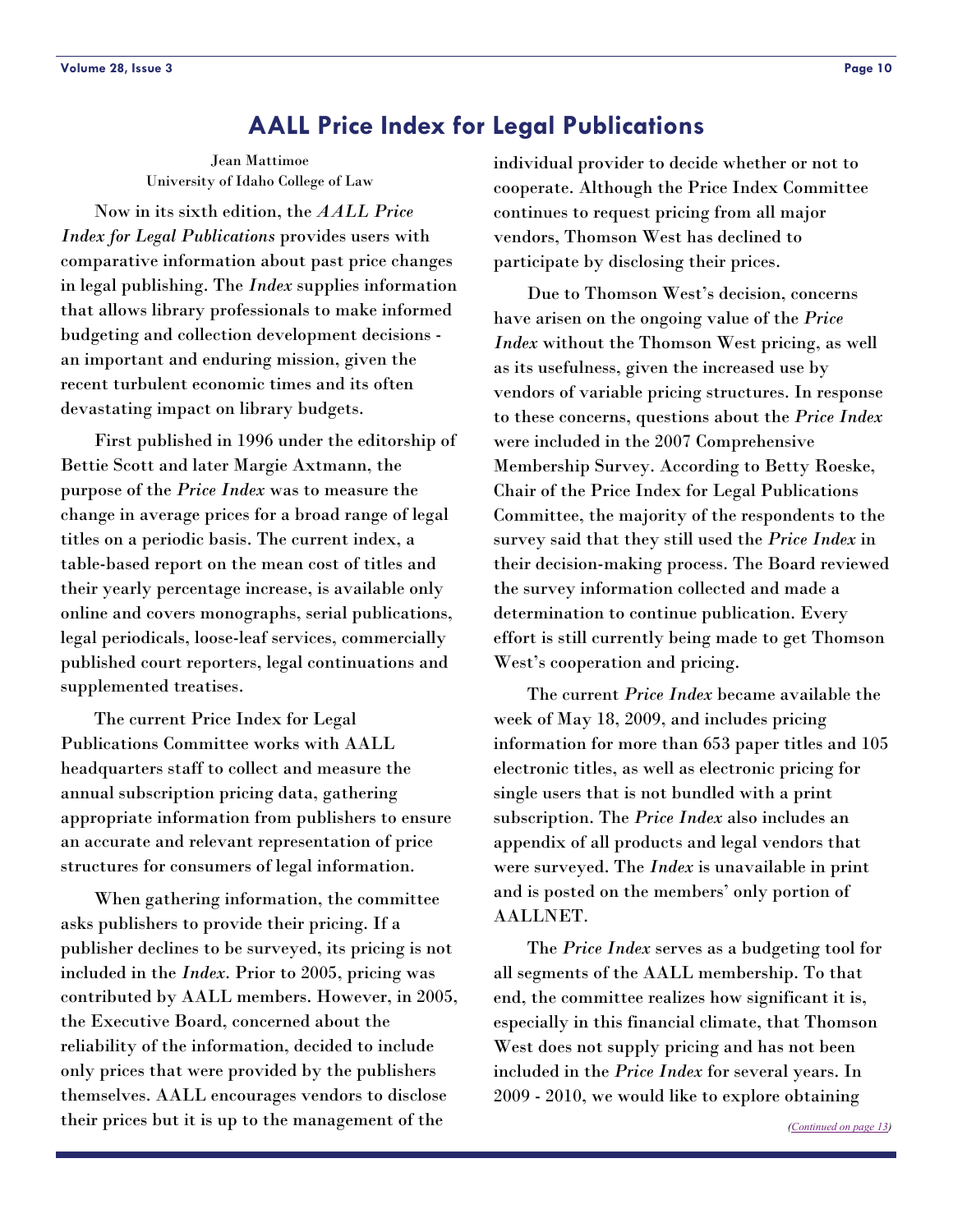### <span id="page-10-0"></span>**Collection Development Activities at the 2009 AALL Annual Meeting**

Courtney Selby Mabee Legal Information Center, University of Tulsa

 Law librarians working in collection development will have a wonderful array of opportunities to look forward to during the 2009 AALL Annual Meeting. Programs, roundtables, and meetings are scheduled to give each of us a chance to interact with our friends and colleagues from around the country. Of course the primary objective of these events is the sharing of resources, inspirations, and ideas that we can take back to our home libraries. So what if we have a little bit of fun in the process? Listed below are three items that all collection development librarians will want to have on their radars (and their schedules!).

### **ALL-SIS Sponsored Program**  *Weed, Shelve or Store?: Making the Hard Decisions*

**Tuesday, July 28, 2009, 2:30 p.m. Level: Intermediate Audience: Librarians involved in collection management, public services, stack maintenance, and technical services in academic law libraries. Competency Addressed: Collection Care and Management** 

### Learning Outcomes:

- 1. Participants will be able to manage a library collection management project.
- 2. Participants will be able to plan a library periodicals weeding project.

 Both shelving space and budget reductions are making thoughtful and creative weeding practices a critical skill set for librarians charged with collection development and management in the academic law libraries of the 21st century. Next year, volume count will no longer be the prime method of judging a library's status for the purpose of ABA statistics. Academic law librarians

will gain knowledge and expertise on how to acquire useful space for new materials by weeding, storing, or withdrawal of periodicals. Speakers will bring their own idea about what "best practices" should be, and a summary of their weeding endeavors.

- Karen Nuckolls, Coordinator and Moderator, University of Kentucky Law Library
- Sarah Glassmeyer, Speaker, University of Kentucky Law Library
- Michelle Pearse, Speaker, Harvard Law School Library

### **ALL-SIS Collection Development Roundtable**  *Making the Cut: Collection Development in the Face of Shrinking Budgets* **Tuesday, July 28, 2009, 9:00 - 10:00 a.m.**

 All librarians involved in collection development are encouraged to join us for this year's roundtable. We will be joined by Amanda Runyon and Leslie Street, both of whom have studied (and continue to study) patterns in cancellations in law libraries. Amanda and Leslie will briefly share their findings, and then we will open up the floor to a discussion of the strategies many of us are currently employing to make careful and thoughtful collection development decisions while working with smaller budgets than many of us have faced in the recent past. The more strategies and ideas each of you brings to the roundtable, the better experience this promises to be for everyone. Join us!

#### **ALL-SIS Collection Development Committee Meeting**

**Saturday, July 25, 2009, 4:00 - 5:00 p.m.** 

 Though the membership of the ALL-SIS Collection Development Committee consists of a small group determined by the ALL-SIS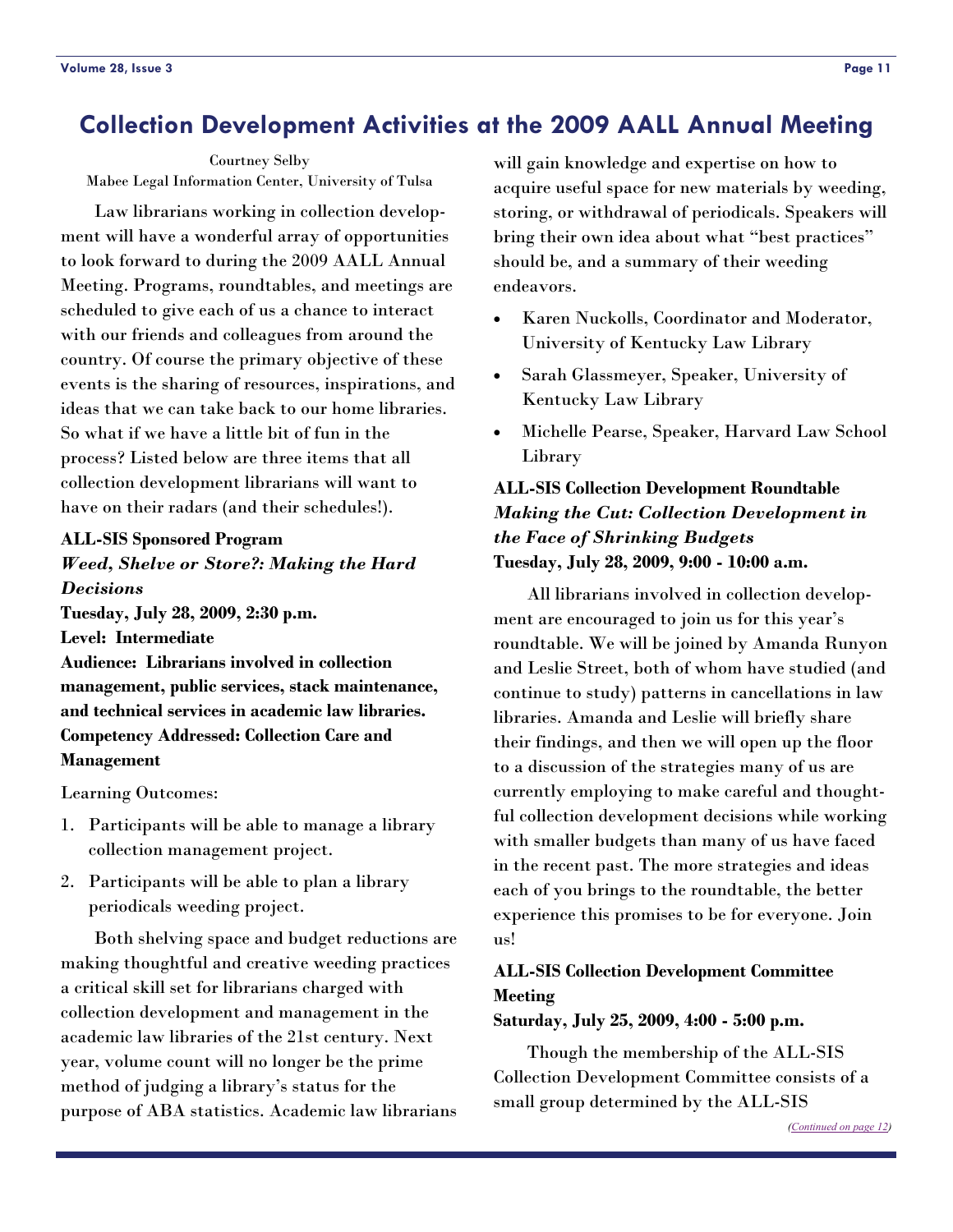Executive Board, the annual committee meeting is an open event. Anyone interested in the activities, projects and plans of the committee is welcome to attend. Recommendations for future committee projects or programs are welcome and can be offered to the committee for consideration by communicating with the current committee chair, Courtney Selby ([courtney-selby@utulsa.edu](mailto:courtney-selby@utulsa.edu)).

### **Collection Development in Large Academic Law Libraries**

Connie Lenz University of Minnesota Law Library

 In July 2008, a group of collection development librarians from large academic libraries held their first annual meeting in Portland, Oregon. The group, which is modeled on the Cataloging Big Heads, plans to foster greater informationsharing among its members. Representatives from the following libraries are participating: UC Berkeley, Columbia, Georgetown, Harvard, University of Iowa, University of Michigan, University of Minnesota, Northwestern, Ohio State, University of Pennsylvania, University of Texas, University of Virginia, and Yale.

 The inaugural meeting last summer took place in much happier economic times. Even then, however, it was clear that the libraries represented are all moving in new directions. These changes are motivated by budget changes, space constraints, and evolving philosophies about collections. While scale and topical focus will vary, each of the libraries represented aims to: (1) strengthen monographs collections; (2) develop electronic resources collections; (3) maintain foreign collections of historic depth; and (4) build rare and special collections. In order to accomplish these goals within budgetary constraints, all of the libraries represented were cutting subscriptions

<span id="page-11-0"></span>Annual Meeting, Cont'd and moving towards reliance on electronic resources though there were clear philosophical differences regarding the extent to which various members were willing to cut print and rely on electronic access.

> The group will meet again on July 26 in Washington, D.C.

### **Report of the ALL-SIS Collection Development Committee, 2008 - 2009**

Courtney Selby

Mabee Legal Information Center, University of Tulsa

 I am pleased to report that this has been a wonderfully productive year for the ALL-SIS Collection Development Committee. After reviewing the committee charge, we decided to accomplish three major projects in the year and to explore other potential projects, some of which have begun to bear fruit.

 Our first major project was the annual updating of collection development librarian contact information for each academic law library. ALL-SIS maintains a password protected repository of this information (available to AALL members only) to allow collection development librarians across the country easy access to one of the most valuable resources available - the advice of an experienced colleague. This project was undertaken by Jane Woldow, Casey Duncan, and Ted McClure in conjunction with a second major project, the updating of the academic library collection development policy database. Both the contact information repository and policy database are hosted on the ALL-SIS Collection Development Committee web site, [http://aallnet.org/sis/allsis/](http://aallnet.org/sis/allsis/committees/colldev/index.asp) [committees/colldev/index.asp](http://aallnet.org/sis/allsis/committees/colldev/index.asp).

 Not only did this trio work to complete the two projects described above, they also integrated an additional element of data collection in this year's work. The committee agreed to begin attempting to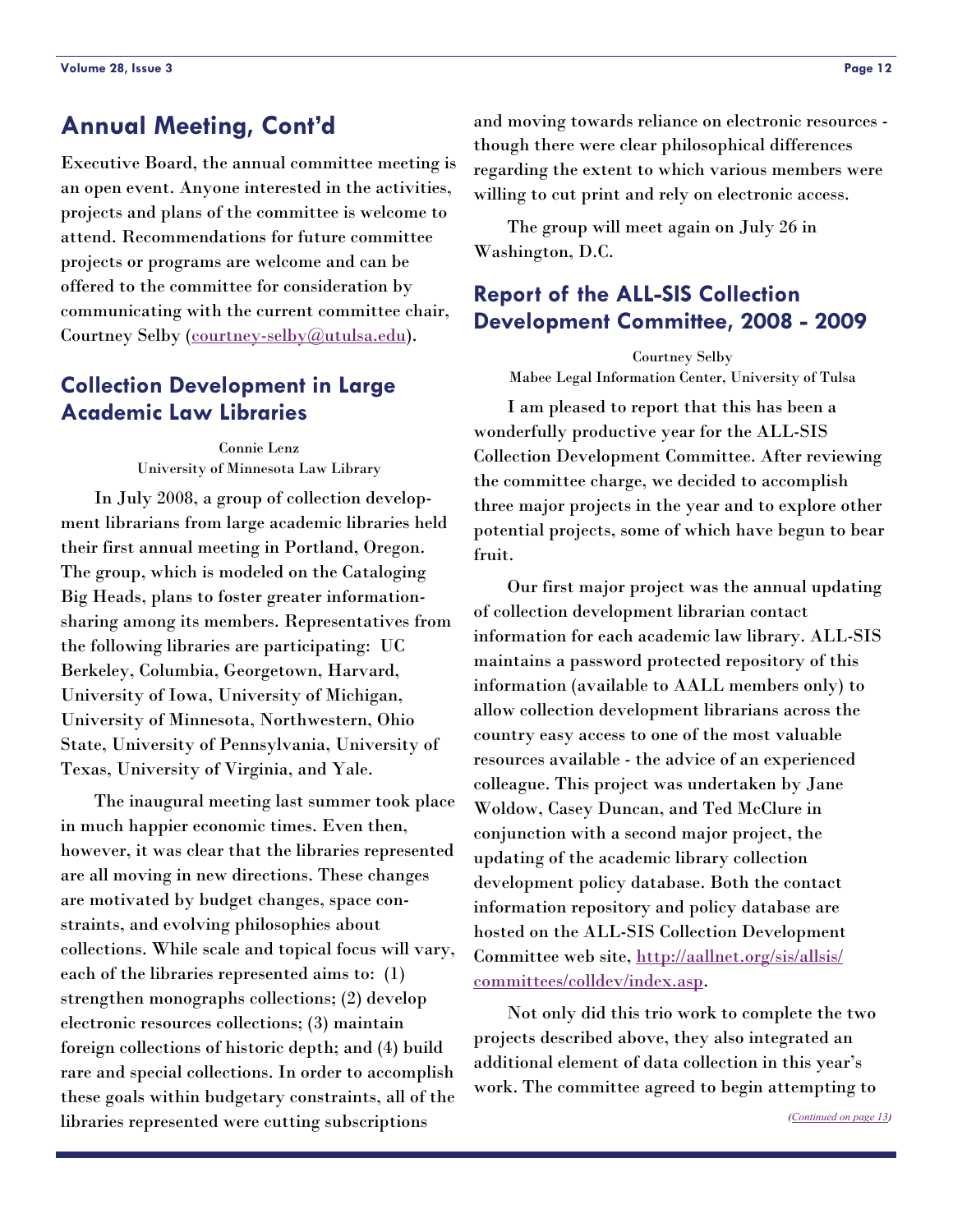### <span id="page-12-0"></span>**Report, Cont'd**

collect information from each academic library focusing on the types of collection development tools and services employed. As of the writing of this report, all the data has been collected, and compilation of the data for inclusion on the committee web site has begun. Many thanks to Jane, Casey and Ted for their hard work!

 A third major project undertaken by the committee this year was the transformation of resource lists created by three of last year's committee members into useful resource pages for the committee web site. Karen Nuckolls, Sara Repinski, and Marlene Harmon each worked to gather lists of online resources useful to collection development librarians. Those resources have been annotated, edited, and should appear on the committee site prior to this summer's annual meeting. This project and the final project described below share a common goal which is to provide easy access to as many valuable collection development resources as possible with the hope that both newer and more experienced collection development librarians will benefit.

 As chair, I worked on a fourth and final project that serves as a companion effort to the resource list described above. I collected the links for all available academic law library RSS feeds for new acquisitions and added them to the collection development committee site. The results of that effort can be found at [http://aallnet.org/sis/allsis/](http://aallnet.org/sis/allsis/committees/colldev/acq_rss.asp) [committees/colldev/acq\\_rss.asp](http://aallnet.org/sis/allsis/committees/colldev/acq_rss.asp). My hope is that collection development librarians will use feed readers to subscribe to some or all of the listed feeds. Details of other libraries' new acquisitions can then be delivered to the librarian in his or her reader for consideration and review. Because one of the most challenging elements of collection development work is making sure you haven't missed purchasing new scholarship in areas critical to your school's

curriculum, I hope this resource will benefit others currently working in this area.

 Other projects still in working phases include: exploring the "greening" of collection development; developing a collection of discard policies with the potential unifying effort providing discarded law books to organizations in need of such books; and collaborating with TS-SIS in the continued effort to gather collection development information that is also critical to librarians in technical services.

 The final item I want to note is the 2009 ALL-SIS Collection Development Roundtable theme. This year's roundtable is unofficially titled "Making the Cut: Collection Development in the Face of Shrinking Budgets." We will be joined by Amanda Runyon and Leslie Street, who have studied (and continue to study) patterns in cancellations in law libraries. Amanda and Leslie will begin our roundtable with a brief discussion of their findings, and we will then move on to an open discussion of strategies for making difficult collection development decisions during a period of reduced acquisition budgets. I look forward to a robust and insightful conversation and hope that everyone interested in contemporary collection development will join us.

### **Price Index, Cont'd**

Thomson West prices directly from the membership. Any individual who would like to assist in this or has suggestions may contact Diana Jaque, incoming Price Index Chair ([djaque@law.usc.edu](mailto:djaque@law.usc.edu)).

 Present members of the committee include Outgoing Chair Betty Roeske, of Katten Muchin Rosenman, LLP, Incoming Chair and current Vice Chair, Diana C. Jaque, Gail Hartzell, Judy C. Janes, Jean Mattimoe, Arturo Torres, and Lyn Warmath.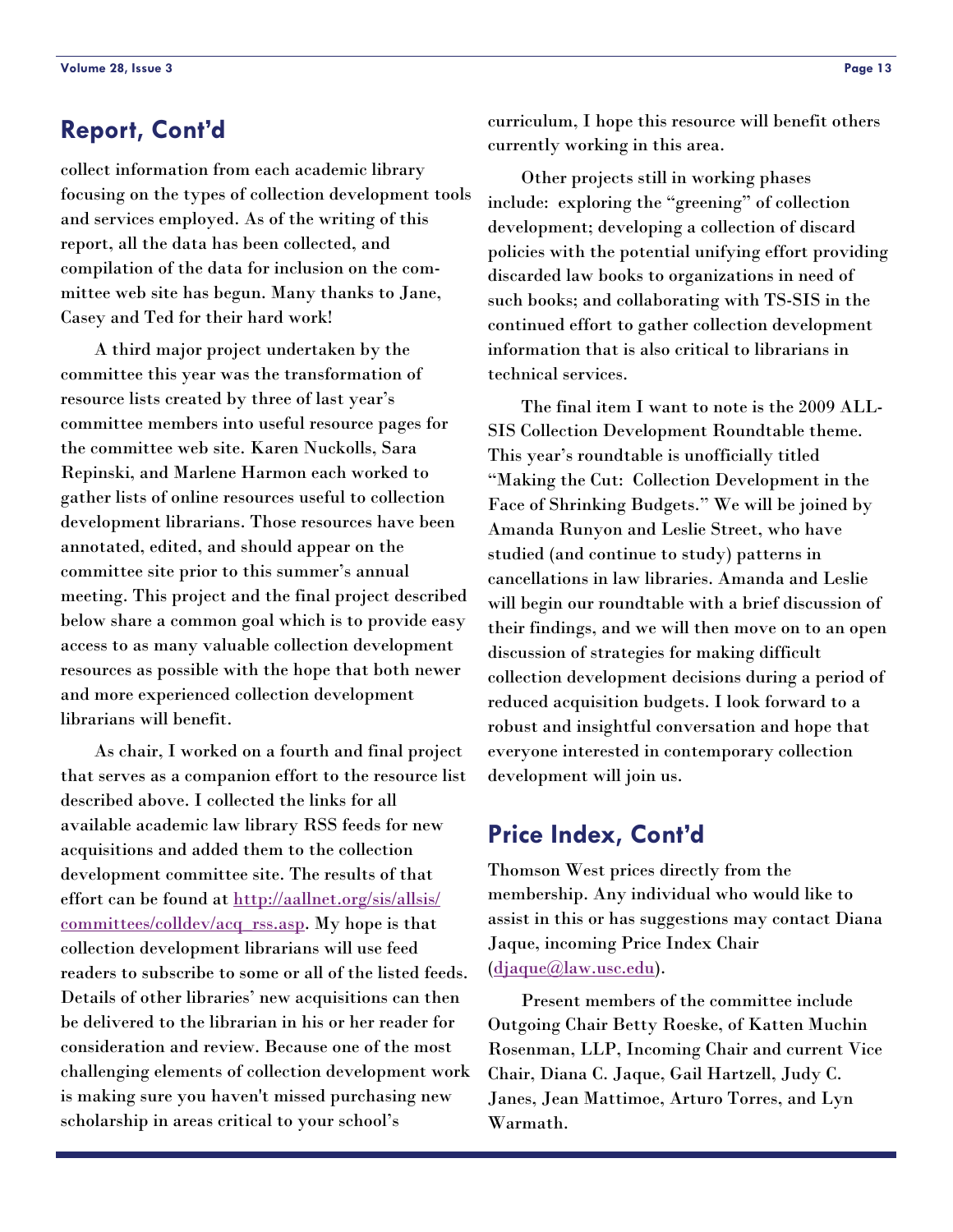### **Survey Roundup**

<span id="page-13-0"></span>I-Wei Wang UC Berkeley School of Law Library

 This article compiles the results reported from informal surveys circulated via the ALL-SIS listserv from January 2009 to mid-May 2009. Surveys that indicated that results are to be compiled or otherwise summarized in a presentation or article have been omitted.

### **Legal Research Teaching & Materials**

**Question:** Antiplagiarism software,

Checkforplagiarism.net

**Summary of responses:** Many requests to post results, but none from schools using the service (despite the company's assurance that they had academic law libraries as customers):

- Many respondent schools use Turnitin, but it was less than ideal since it does not check against law reviews;
- Originally, author tested Checkforplagiarism.net using an excerpt from a *Stanford Law Review* article, which correctly identified the article;
- However, a couple of subsequent tests, using short excerpts from 5 or 6 different legal journals and other materials available on Westlaw proved less successful. In one, only 1 of 5 law review excerpts was correctly caught and identified.

 "The bottom line seems to be that as of now, I cannot identify any law libraries that use the service, and I don't feel that it is reliable enough to recommend to our faculty … [T]he consensus was that there was not currently a system useful enough for us to adopt.

**Source:** Janet Sinder, Associate Director for Research Services at Thurgood Marshall Law Library, University of Maryland School of Law. Posted March 3, 2009. Subject: Checkforplagiarism.net -- FOLLOW-UP.

### **Faculty/Student Services & Programs**

**Question:** Instruments for faculty survey on library resources

**Summary of responses:** "[Author] was asked by several folks to post a summary of replies … [but] only received notes from two librarians … [with] broad information gathering instruments, focusing as much on the kinds of services faculty might need from librarians as on the types and formats of sources used and preferred." Questions focusing specifically on format tended to ask -

- Are there resources you use that you strongly prefer to use in print? or
- Are there resources you use that you strongly prefer to use online?

**Source:** Courtney Selby, Collection Development/ Instructional Services Librarian at the Mabee Legal Information Center, University of Tulsa. Posted March 12, 2009. Subject: RE: faculty survey query--focus on reduction of duplication- update.

**Question:** Vendor-supplied printers from Lexis and Westlaw for student use **Summary of responses:** 4 responses -

- Never had one 3
- Had but removed them 1 (ten years ago)
- Also, 2 libraries noted they had vendorsupplied printers for use by faculty, staff, and librarians.

**Source:** William Logan, Reference Librarian at Heafey Law Library, Santa Clara University. Posted March 18, 2009. Subject: Any schools that do NOT have Lexis and Westlaw printers? (Results reported via off-list email.)

### **New Publications, Resources and Technologies**

**Question:** Renewing and funding for AudioCaseFiles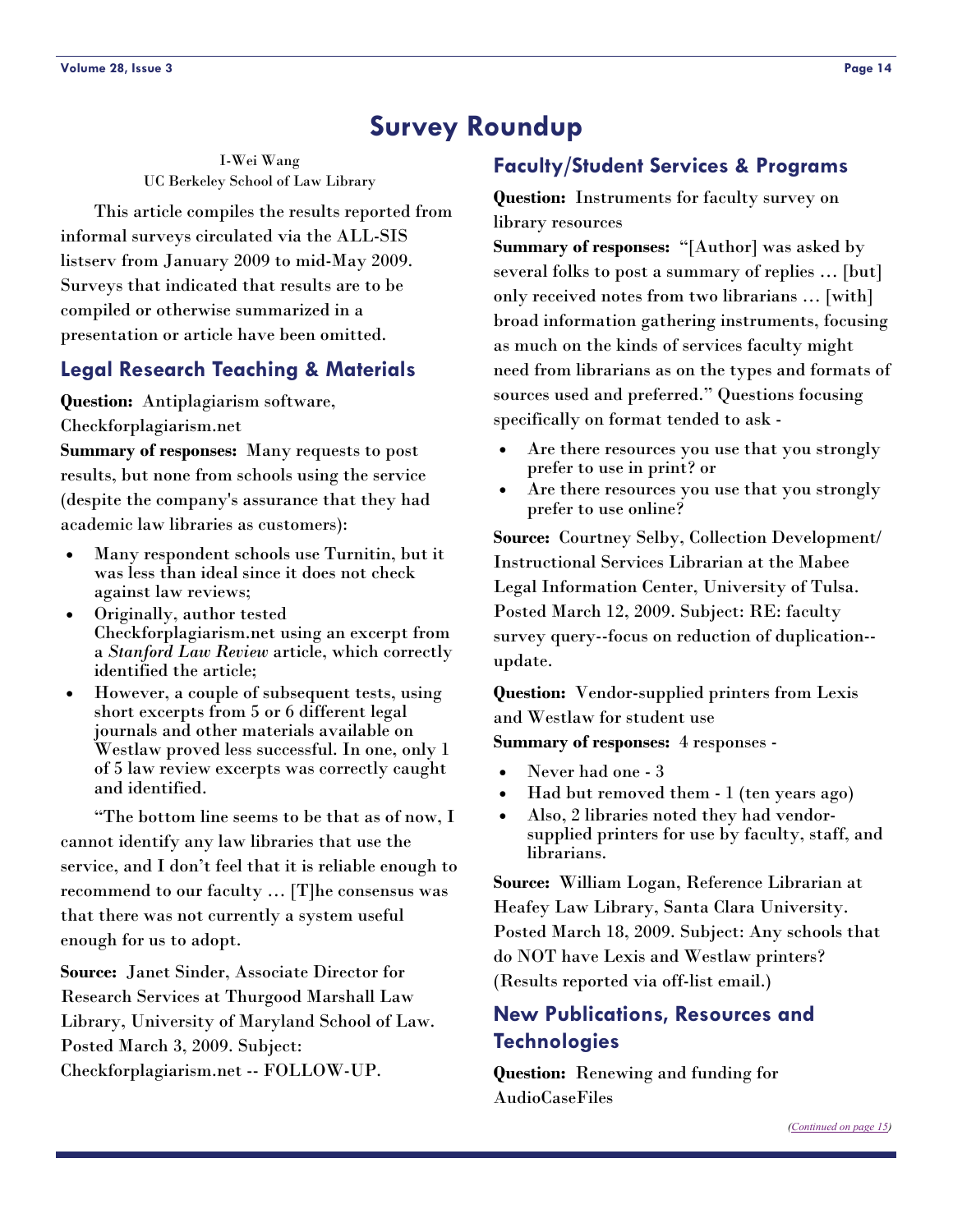# <span id="page-14-0"></span>**Surveys, Cont'd**

**Summary of responses:** 10 responses -

- Not renewing 1;
- Renewing or probably renewing 4;
- Considering renewing or adding 5;
- Funding 6 respondents who mentioned budgetary source all stated that the entire subscription amount was paid out of library budget;
- Usage 2 respondents who are renewing mentioned its popularity with students; 2 who are considering renewal stated it would depend on usage or user feedback; and 1 who is canceling mentioned lack of usage statistics. Another respondent mentioned a new feature of the service allowing online access to usage statistics (for registered account holders).

**Source:** Michelle Pearse, Bibliographer for Anglo-American Law at Harvard Law School Library. Posted February 7, 2009. Subject: summary of responses to Audiocasefiles inquiry

**Question:** RSS feeds for new acquisitions in academic law libraries

**Summary of responses:** list of links is now maintained and updated at [www.aallnet.org/sis/](http://www.aallnet.org/sis/allsis/committees/colldev/acq_rss.asp) [allsis/committees/colldev/acq\\_rss.asp](http://www.aallnet.org/sis/allsis/committees/colldev/acq_rss.asp).

**Source:** Courtney Selby, Collection Development/ Instructional Services Librarian at the Mabee Legal Information Center, University of Tulsa. Posted April 16 and 17, 2009. Subject: UPDATE: New Acquisitions & RSS feeds

### **Collection Management and Cataloging**



**Question:** Pros and cons of sharing OCLC symbol with main library **Summary of responses:** 20 responses - • Requests for

summary of findings - 2; • Against using a single OCLC symbol - 10 institutions;

- Using a single OCLC symbol 6 institutions (8 responses):
	- All 6 experienced some difficulties as a result of the decision, but 2 mentioned they have been able to function despite some difficulties.

 Reasons mentioned for not sharing an OCLC symbol -

- Original cataloging and enhancement of OCLC records is credited back to law school's account, which can offset the annual subscription cost;
- Want to be able to distinguish between copy cataloging done for law books by the main library or a law library, since law library copy cataloging should carry greater weight for cataloging purposes;
- WorldCat Collection Analysis tool cannot easily identify law collections for comparison of peer law libraries;
- Differences in cataloging practices and policies between the law library and its main library;
- Difficulty gathering statistics and information about law collection;
- Inter-Library Loan difficulties: (a) slower process to sort requests; (b) differences in circulation policies; (c) borrowers must search though more libraries to find law books; (d) lending credit goes to the main library; (e) difficulty in honoring law library borrowing/ lending agreements, which may include loans without charge.

Reasons mentioned for sharing -

- Presumed monetary savings;
- The law library isn't autonomous. Further details, including experiences of two

libraries in transition (one moving to shared symbol, one establishing a separate symbol), are set forth in 2-page summary (Word) attached to posting.

**Source:** Karen Douglas, Head of Technical Services at J. Michael Goodson Law Library, Duke University School of Law.

Posted May 5, 2009. Subject: Consolidation of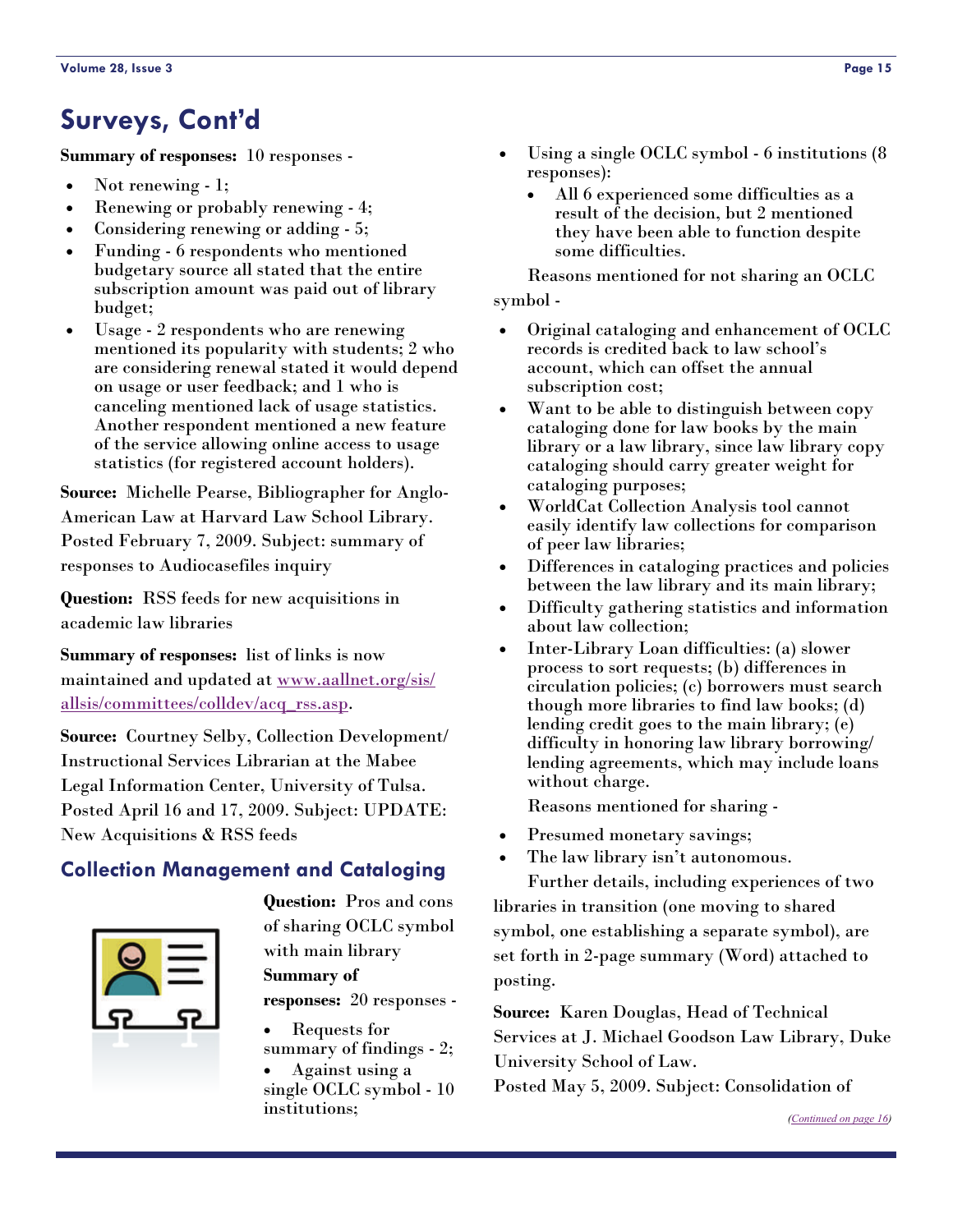### <span id="page-15-0"></span>**Surveys, Cont'd**

OCLC Accounts With Your Main Library-Summary

**Question:** Usage tracking software (or other methods) for electronic resources

#### **Summary of responses:** 9 responses -

- Specific software or subscription services that were mentioned:
	- $\bullet$  EZproxy 1;
	- Onelog 2;
	- www.scholarlystats.com/ Scholarly Stats service - 1 (respondent was not in a law library);
	- Serials Solutions 2;
	- Tdnet (not primary function but does provide some information) - 1.
- Several respondents described their procedures in detail:
	- Technology/IT Helpdesk team keeps usage statistics on intranet, catalog and database links; also get usage reports from database providers and library software for catalog usage;
	- Excel spreadsheets to track online reporting tools from Westlaw and LexisNexis (monthly basis);
	- For vendors that do not supply or keep statistics, trying to implement EZproxy; Serials Solutions has "awesome set of tools" for those databases covered; JStor, Gale, CIAO, and Ebsco all have built in statistics functions; CCH and Gale provide them on request, and Hein provides statistics quarterly;
	- Contact each vendor; some run report on request, others provide statistics through their website.

**Source:** Aperna M. Sherman, Reference and Electronic Services Librarian at Texas Tech University Law Library.

Posted April 14, 2009. Subject: Responses to E-Database Statistics

**Question:** Retention policies for paperback supplements to casebooks

#### **Summary of responses:** 22 responses -

- Keep supplements for casebooks that are currently in their collection - 12;
- Do not keep any supplements, regardless of existence of main volume in their collection - 8;
- Keep casebook collection for faculty use, no supplements or casebooks in general collection - 1;
- Keep neither casebooks nor supplements 1.

 Several respondents indicated that they keep only the most current supplements and discard earlier supplements.

**Source:** Courtney Selby, Collection Development/ Instructional Services Librarian at the Mabee Legal Information Center, University of Tulsa. Posted April 14, 2009. Subject: UPDATE RE: donated casebook supplements--keep or toss?

**Question:** Lexis or Westlaw links on OPAC shared with main university (some Westlaw titles are now covered by SFX link resolver)

#### **Summary of responses:** 6 responses -

- $\mathbf{No}$  2:
- Yes  $-4$ .

 The "No" respondents considered and investigated using SFX but identified some issues -

- Only interested in monographs (SFX includes primary material, jurisdictional monographs and serials); preferred Joni Cassidy monograph records for Lexis and Westlaw publications, as "Those records are much cleaner."
- Entries for statutes and codes do not follow titles, e.g., "New York Statutes-Annotated" versus "McKinney's consolidated laws of New York annotated."
- Groupings of items by type, not title, e.g., "All Federal and State Cases."
- Also noted records from the MarcIt! Service for the odd titles "may be disappointing" -
	- No full bibliographic records for any titles without ISSNs;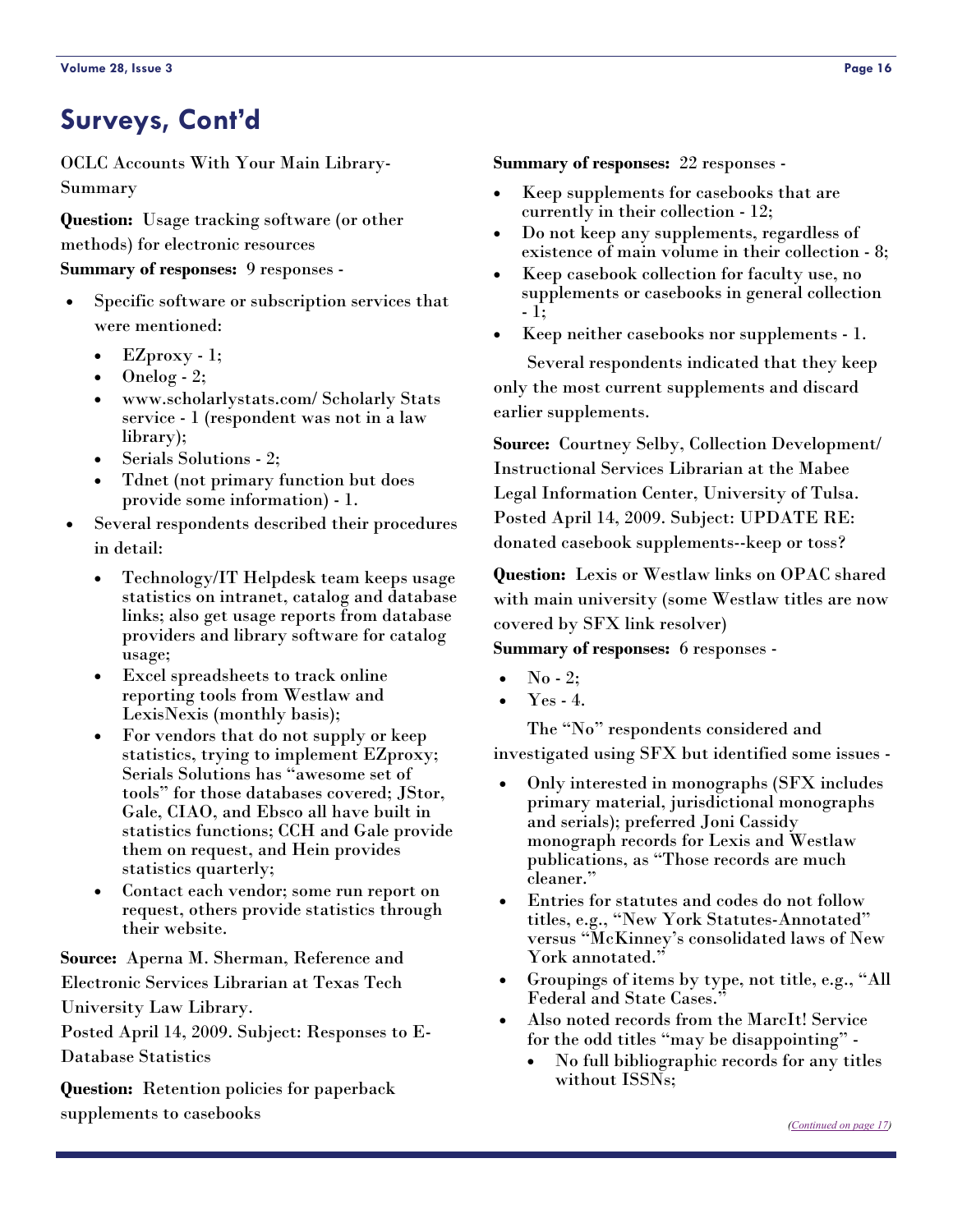- Brief records have very little chance of being replaced since there are no corresponding Conser records and no paper title equivalents.
- No way to choose brief records for some targets or objects and not for others

The "Yes" respondents commented -

- With Westlaw content linked for about 2 years and LexisNexis for 1 year (data from Serials Solutions, highly recommended), discovery of treatises and other materials has "gone way up" (no statistics available), and is "a great convenience" to staff;
- "[M]any positive comments" from faculty, students, and alumni about using OPAC as a tool to discover Westlaw and Lexis resources;
- Helps with collection development and development of course pages;
- Benefits to core users far outweighs confusion or frustration for non-subscribers;
- Experienced few complaints from non-law patrons about access to database;
- Enables more comprehensive view of what is available for law student and faculty patrons, in all formats.

 The "Yes" respondents also identified some downsides -

- Technical services staff must load data (matches are not great) and update for frequent changes in coverage;
- LexisNexis does not link to the journal level;
- Adding Cassidy records tended to only increase awareness for a population that cannot access the databases;
- For law students, it seems to create noise in the catalog;
- Experienced "lots of problems" with SFX and MarcIt records for LN Academic.

**Source:** Connie Lenz, Associate Director for Collection Development at University of Minnesota Law Library.

Question posted February 17, 2009. Subject: WL & Lexis Databases in OPAC. Results transmitted offlist.

# <span id="page-16-0"></span>**Surveys, Cont'd Workshop, Cont'd**

- Researching and citation, including copyright and plagiarism;
- Working with your editor.

Table Moderators:

- Carol Billings, author and past AALL President
- Barbara Bintliff, Associate Editor of LRSQ and past AALL President
- Mike Chiorazzi, Editor of LRSQ
- Dick Danner, former Editor of LLJ and past AALL President
- Mark Estes, Editor of Spectrum and past AALL President
- Jim Heller, author and past AALL President
- Frank Houdek, former Editor of LLJ and past AALL President
- Janet Sinder Editor of LLJ

 If you plan to attend the Writer's Workshop, email Jim Heller at [heller@wm.edu](mailto:heller@wm.edu).

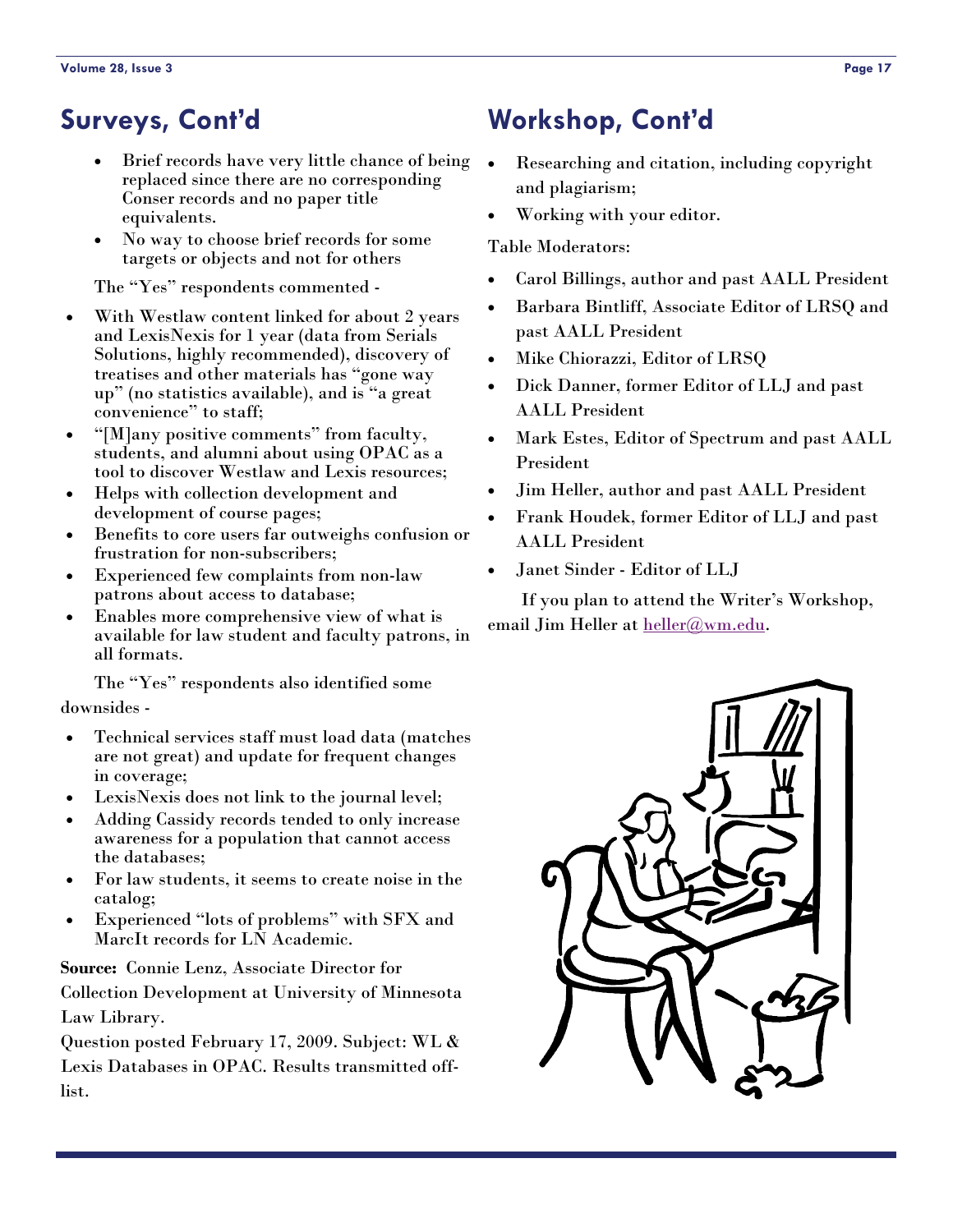<span id="page-17-0"></span>Galen L. Fletcher Hunter Law Library, Brigham Young University

[*Editor's Note: This article is a little different from those we usually publish in the Newsletter. I'm interested in your thoughts: is something like this appropriate for the Newsletter? Is it useful in dealing with/understanding our relationships with faculty? With our co-workers? Email me at <u>leah.sandwell-</u> [weiss@law.arizona.edu](mailto:leah.sandwell-weiss@law.arizona.edu) with your comments, and if we get some good ones, I'll follow up in the Fall issue.*]

Love is accepting and encouraging others. Too many of us think we are especially wonderful lovers because we love others the way we would like to be loved. Unconditional love is always expressed in the language of the receiver, not of the sender.

--Taylor Hartman, *The Color Code* 272 (1998).

 The professional literature on Faculty Services typically looks at the databases, resources and organizational support for law professor scholarship. Informal discussions among Faculty Services librarians, however, tend to dwell on the relationship sides of librarian and law professor interactions, particularly the problematic ones. This article's goal is to help you improve in your work relationships by looking at your (and your co-workers' and law professors') preferred way of receiving attention.

 I also am motivated to share these concepts because so often we librarians see ourselves like firemen climbing a ladder to rescue a law professor cat stuck in a tree, while the law professors see themselves as guests at a nice restaurant (a.k.a. library) waiting to be served, pampered, and treated well (as noted in library user studies by consultant Joan Frye Williams, [http://](http://jfwilliams.com) [jfwilliams.com](http://jfwilliams.com)).

 The concepts below are adapted from Gary Chapman, *The Five Love Languages* (1995), [www.fivelovelanguages.com](http://www.fivelovelanguages.com). This Christian author originally wrote to married couples and has expanded his work to include children, teenagers, and adults in roommate, working, and family relationships.

 I'm going to use the terminology from Chapman's books since I believe the readers of this article will understand I am advocating platonic relationships among co-workers despite the more intimate wording of "love" or "affection." You can substitute "attention," "interest," or "preferred treatment style" for Chapman's "love language." In addition, keep in mind that someone preferring to receive attention in a particular way is only one part of a two-way relationship - you still need to set your boundaries and draw the line if others' demands for attention violate your personal standards.

### **Ways of Receiving Love & Attention**

 To begin with, what is the "language" you most readily accept & receive love and attention from others? That is, what ways do you perceive another person cares about you? Gary Chapman suggests there are five main styles of receiving/ understanding love:

- 1. Quality Time
- 2. Words of Affirmation
- 3. Gifts
- 4. Acts of Service
- 5. Physical Touch

 These ways of giving and receiving affection are often looked at in the context of personal and family relationships. For example, a man may bring flowers and candy home on Valentine's Day to his wife because he values gifts and small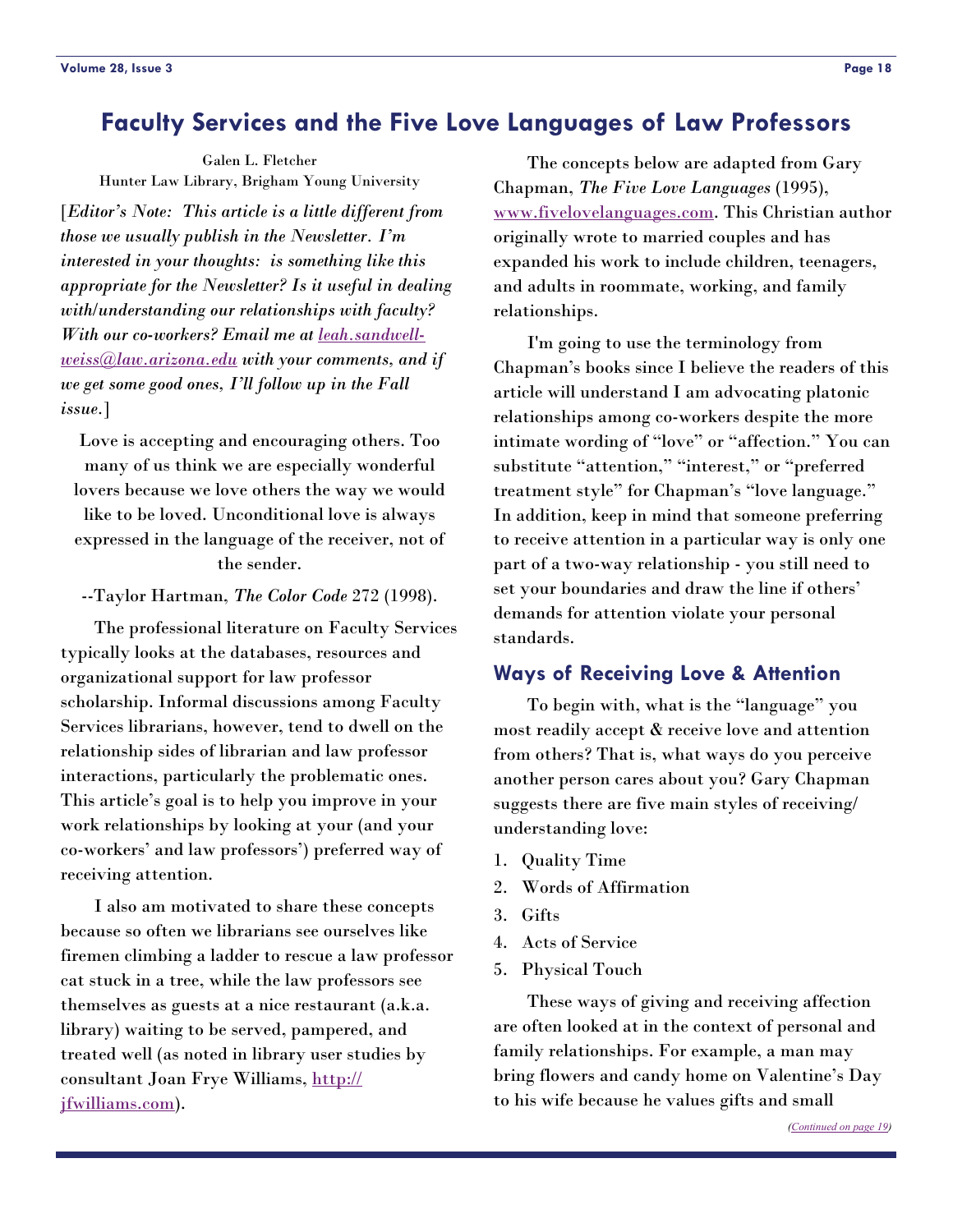### <span id="page-18-0"></span>**Faculty Services, Cont'd**

physical tokens of love. His wife might prefer that he tell her that she looks good and is doing well because words of affirmation mean love to her. Another example would be a father driving his son to ball practices and games since acts of service are his style of love, while the son would just like a hug or to sit next to his dad once in a while as physical touch and closeness are important to him. In both circumstances, the receiver may not perceive love being expressed since it is in a different language or form than the individual desires. If this continues for too long, the receiver's "love tank" may start to feel empty and wanting, despite the loving intent and efforts of those "giving" love.

 In the law school setting, we are also serving people, although often in a less emotional-based way. Knowing how they want to be served may ease conflicts, improve their receptivity to our help, and speed up the flow of research requests.

 It is useful to first look at what works for yourself, and see what languages of love or styles of expressing care and concern for others you follow. Do you know someone cares for you 1) when they spend time doing things with you, 2) when they sincerely compliment you, 3) when they pick out gifts that match you exactly, 4) when they do things for you, or 5) when they shake hands, pat your back, or in other ways communicate by touching?

 It is common to have a primary love language, and also a secondary way of communicating emotional support. There are also "dialects" or variations on each of the main love languages. For example, a person who feels love by receiving gifts may also be visual, so giving him or her photographs will mean more than candy or chocolates (while someone else may prefer the exact opposite). Most people receive all five types

of love, but prefer or assign greater value to particular forms.

### **Law Professor Profiles and Preferences**

 In the Faculty Services context, here are some suggestions on recognizing the receiving styles of different law professors based on how they give attention:

- 1. Quality Time
	- The professor usually phones or drops by personally with requests.
	- He or she likes to talk with you when you drop off research results.
	- The professor attends the social gathering functions of the law school.
- 2. Words of Affirmation
	- The professor compliments easily and often, writes thank you notes, says "thank you."
	- The professor puts your name as a footnote in their articles.
	- The professor talks positively about the accomplishments of others.
- 3. Gifts
	- You get a box of chocolates or pizza gift certificates from the professor after a difficult project is completed.
	- The professor prefers getting physical research results from you and other staff over electronic copies.
	- The professor hands out reprint copies of their published work.
- 4. Acts of Service
	- The professor volunteers for many committees.
	- He or she talks about doing things for others and actively does them.
	- He or she comments on the work involved in producing research results.
- 5. Physical touch
	- He or she gives handshakes or other appropriate touches easily.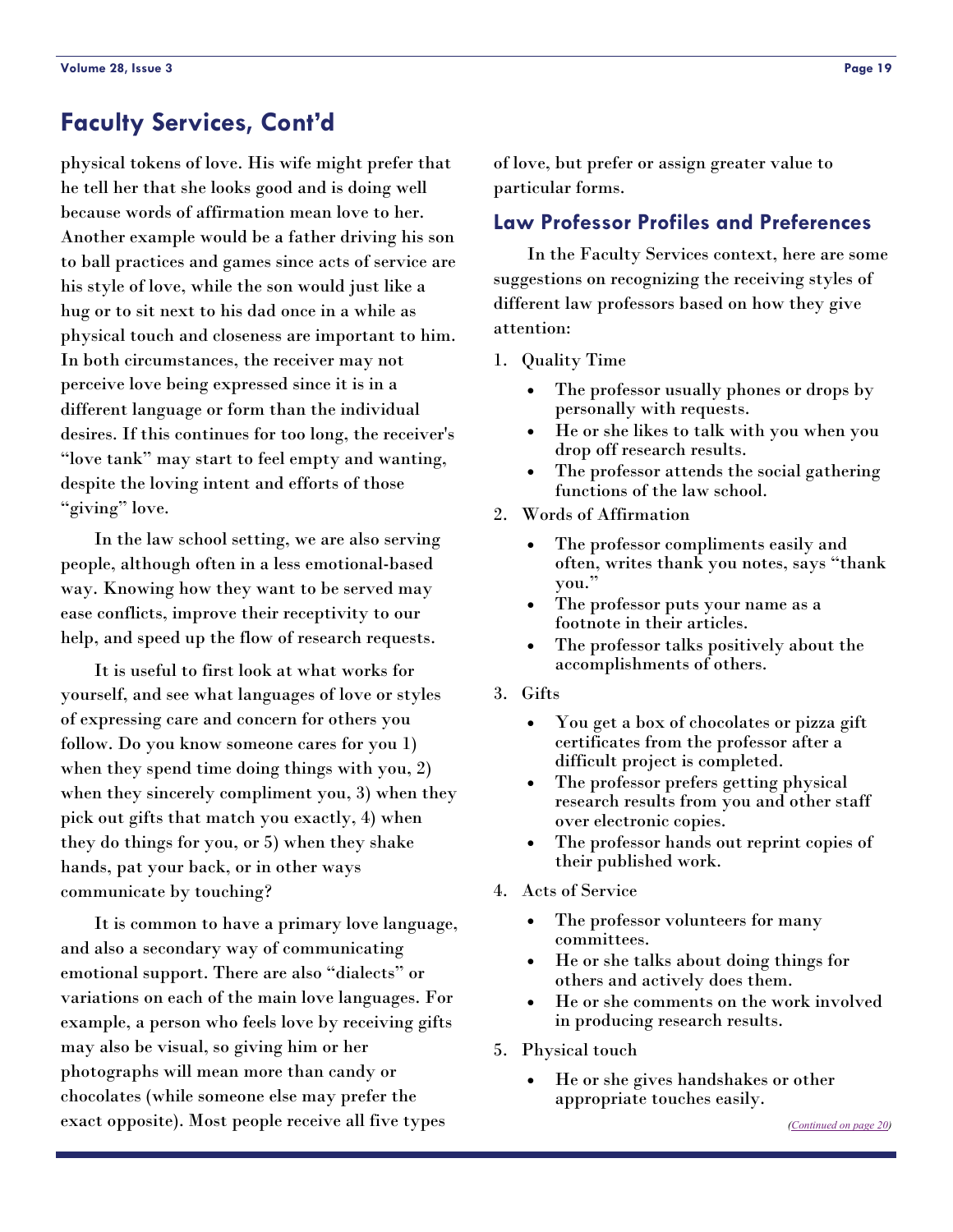### <span id="page-19-0"></span>**Faculty Services, Cont'd**

- The professor respects others' boundaries and is open to physical contact.
- He or she plays contact sports regularly.

 If your style of giving attention is out of synch with the law professor you are working with, you may want to observe their giving style and then reciprocate. For example, if you personally like to receive gifts but your professor focuses on compliments, then increase your sincere verbal thanks to him or her. Many faculty services librarians enjoy acts of service (which is why we are drawn to this aspect of law librarianship), but could recognize that our law professors may simply not value the service as much as we do (or we think they should).

 As law librarians seeking to facilitate the connecting bridge between people and information, the people aspect of the equation is vital. If your Faculty Services program is working well from a resource and organization standpoint, to further improve you may want to consider evaluating the relationship part of your work.

### **Resources and More Information on Improving Relationships**

The Arbinger Institute, *Leadership and Self-Deception: Getting Out of the Box* (San Francisco: Berrett-Koehler Publishers, 2000), [www.arbinger.com](http://www.arbinger.com).

 Excellent description of how individuals only see what they want to see in relationships, and thus betray themselves in their perspectives. A shorter, business organization focus version of Terry C. Warner, *Bonds That Make Us Free: Healing Our Relationships, Coming to Ourselves* (Salt Lake City: Shadow Mountain, 2001). A follow-up title looking at internal versus outer manifestations of conflict is: The Arbinger Institute, *The Anatomy of Peace: Resolving the Heart of Conflict* (San Francisco: Berrett-Koehler

Publishers, 2008).

Gary Chapman, *The Five Love Languages for Singles* (Chicago: Northfield Publishing, 2004).

 Includes the basics on each love language, plus chapters on roommates, classmates, coworkers, dating relationships, single parenting, and serving others to make an impact on the world.

Gary Chapman, *The Five Love Languages: How to Express Heartfelt Commitment to Your Mate* (Chicago: Northfield Publishing, 1995).

 Written to couples. Covers the five languages, falling in love as opposed to staying in love, keeping the love tank full, plus a study guide for spouse and group discussion.

Gary Chapman, *The Five Love Languages: Men's Edition* (Chicago: Northfield Publishing, 2004).

 Shorter version of above book, written to husbands. At the end of each chapter are many suggestions on how to express love to one's wife depending on her love language. Profiles at the book's end guide the reader and his wife to discover their own preferences.

Gary Chapman & Ross Campbell, *The Five Love Languages of Children* (Chicago: Northfield Publishing, 1997).

 Excellent discussion of parent/child interactions, including discipline issues, learning styles, anger, and single-parent families. A similar guide is Gary Chapman, *The Five Love Languages of Teenagers* (Chicago: Northfield Publishing, 2000).

Gary Chapman & Jennifer Thomas, *The Five Languages of Apology: How to Experience Healing in All Your Relationships* (Chicago: Northfield Publishers, 2006).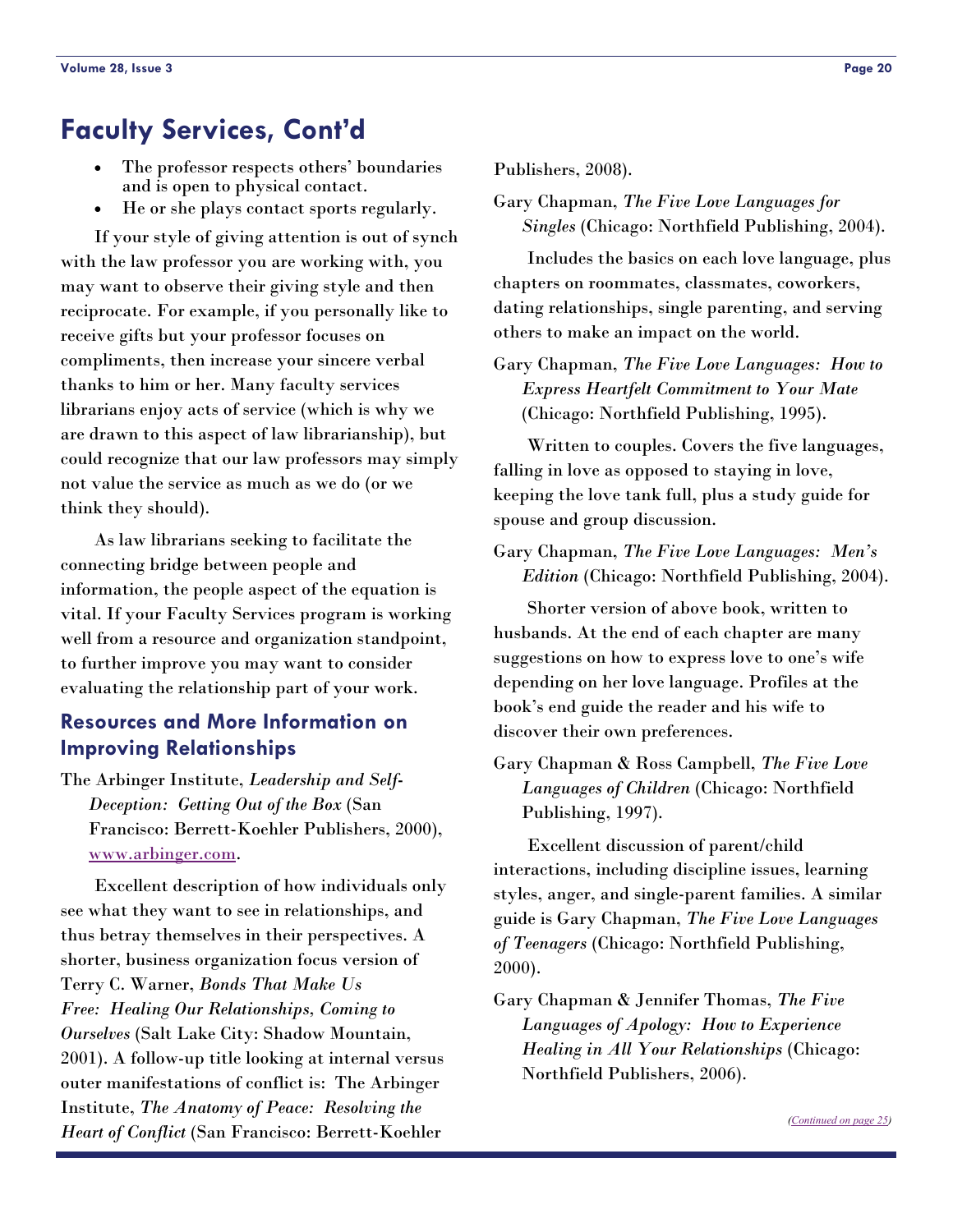### **Library Internship Opportunities at Indiana University School of Law-Indianapolis**

<span id="page-20-0"></span>Steven Robert Miller Indiana University School of Law-Indianapolis

[*Editor's Note: Many law libraries have internship or fellowship programs similar to that described in the article below. If you'd like to publicize your program, consider sending me an article for the next newsletter, at [leah.sandwell-weiss@law.arizona.edu](mailto:leah.sandwell-weiss@law.arizona.edu).*]

 The Ruth Lilly Law Library of the Indiana University School of Law-Indianapolis has an internship program that helps shepherd library students into the library profession either through earning credit hours (up to 6 credit hours) or through opportunity and income. Judith Ford Anspach, Professor of Law and Library Director has provided internship opportunities to students enrolled in Indiana University's School of Library and Information of Science. It's her willingness to help student interns which makes the internship program at the Ruth Lilly Law Library such an important part of her vision of the future of the law library profession.

Over the past year, several outstanding library students have gone through Judith's mentoring program. Below is a summary of the stories of five interns, the kinds of projects they were involved with, and the skills they acquired. Among the five, two had JD's, but three did not. Only one intern had previous library experience. Three interns worked primarily in public services, and two worked primarily in technical services. Outlined below are their compelling stories.

#### **Donna Bowman**

 Donna Bowman began working at the Ruth Lilly Law Library in a rather roundabout way. She interviewed Judith Anspach because of her interest in law libraries. During her meeting, Judith discovered that Donna had her law degree

and was working towards her MLS, but was not working for the law library. She offered Donna a job. Donna soon began filling in at the circulation desk and the reference desk. After a little while, Donna mentioned to Judith that if she ever wanted help with grading or creating class materials, she would love the experience. Soon under Judith's careful supervision, Donna began working on revising some class materials for her Legal Research for LLM Egypt course, and now she is helping to create materials for her Advanced Legal Research class.

 Undoubtedly, Donna's experiences helped her during her job search. Many of the law schools Donna had interviewed with were very impressed to learn that she had so much teaching and classroom experience. In her new position, Donna knows that her experiences at the IU Ruth Lilly Law Library will help immensely. The experience that Judith and many of the librarians had shared with her has given Donna a better understanding of the profession and of just how complicated it really is to prepare to teach a legal research class.

#### **Sabrina Kramer**

 Sabrina Kramer, a paralegal studies major in college, recently graduated with her MLS from Indiana University. Her dream is to work in a law library, ultimately as a technical services supervisor. While interning at the Ruth Lilly Law Library, Sabrina's main focus was in cataloging materials. Sabrina completed the cataloging of a collection of microfiche, various United Nations monographs, and two sets of electronic resources in HeinOnline. Of the latter, approximately 20 percent of the records that Sabrina created were original records. The internship at Ruth Lilly Law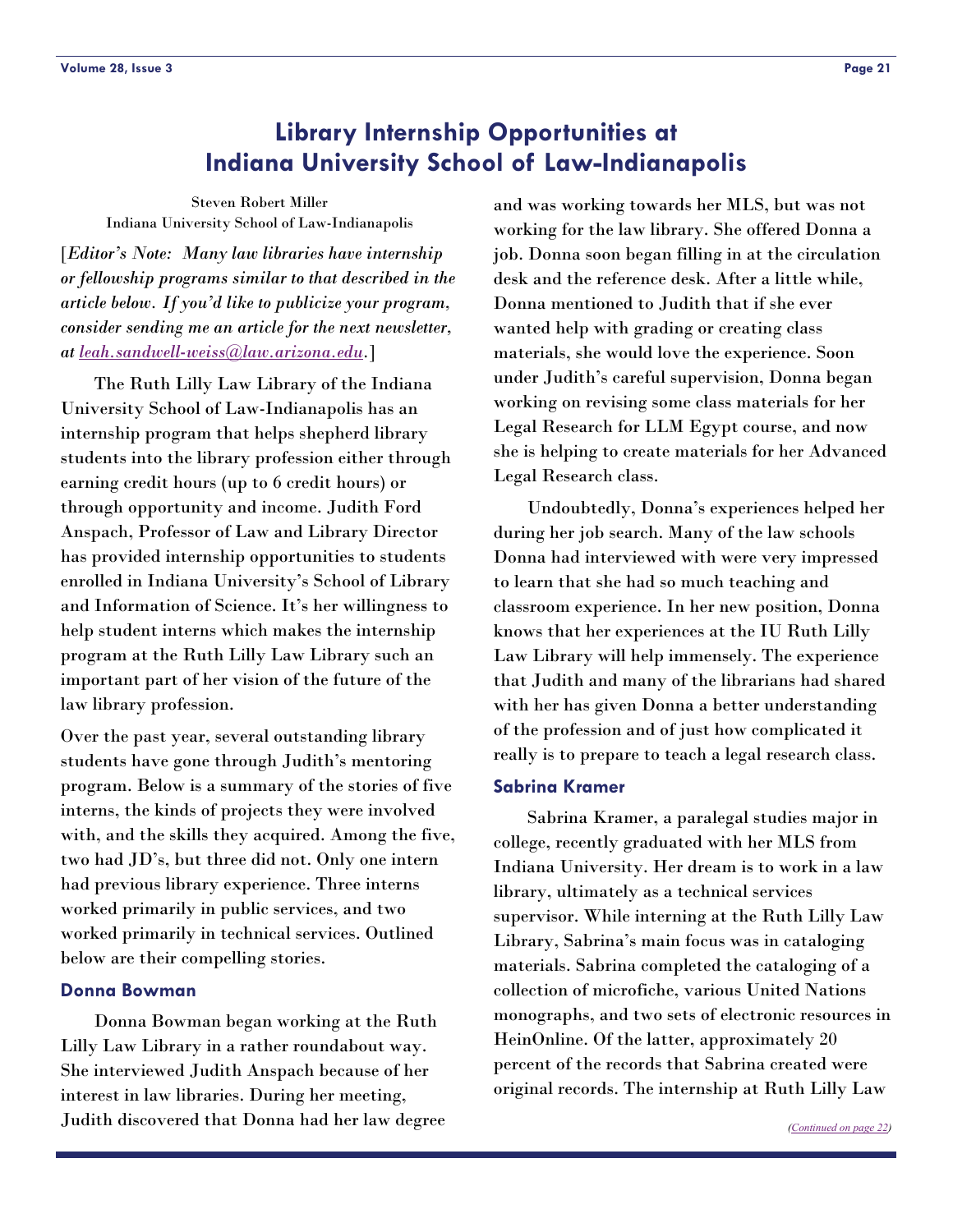### <span id="page-21-0"></span>**Interns, Cont'd**

Library gave Sabrina extensive hands-on, practical experience. Through Catalog Librarian Chris Long's guidance, Sabrina learned when it was appropriate to change information in an OCLC record, when information should not be changed, and when additional information should be included. Sabrina also learned that assigning subject headings can be very challenging, and sometimes frustrating, it is a very important facet of the job.

 Sabrina was fortunate to be able to have the time to sit down and create what she thought was the best record she could produce. Not every cataloger has that luxury. She also worked on a couple of reference requests and observed the circulation staff. Sabrina sat with everyone in technical services, and she has a good general idea of what everyone does and how they do it. This was a valuable part of the internship because Sabrina learned how it all fits together. Every job at the library is important and is valued.

#### **Emily Woolard**

 Emily Woolard, an Indiana University-Bloomington law graduate, began working as a part-time circulation assistant at the Ruth Lilly Law Library as an MLS student at Indiana. As a circulation assistant, Emily gained valuable experience about law libraries and the workings of libraries in general. At the circulation desk, Emily provided assistance to library users with checkouts, directional questions, and inquiries about library services such as photocopying and interlibrary loan. Emily also worked on processing interlibrary loans using the ILLiad system and holds using the Sirsi system. In addition, Emily often shelved library materials and assisted with a shelf-reading project. After her summer internship at a local law firm, Emily was asked to work as a part-time reference assistant in addition to her

circulation duties.

 Under the supervision of the library faculty, Emily often assisted with the creation and editing, as well as a little grading, of student legal research assignments. Emily also assisted with some indepth faculty research requests and finding articles and books on various topics. Finally, she worked on a couple of larger projects involving comparisons of the library's print journal holdings with their electronic holdings in HeinOnline and Westlaw.

#### **Peter Terew**

 A chemistry major in college, Peter Terew, another 2008 - 2009 intern, is working on his MLS. Peter was initially drawn to librarianship through the aspects of scholarly communication as it relates to the advancement of scientific research in the academic setting. Peter wishes to explore issues related to institutional repositories, thesauri construction, and database construction. He plans in the future to gain experience both as a reference librarian and also as a cataloger in either a public or academic setting.

 Peter plans on furthering his education in a field yet to be determined. At the Ruth Lilly Law Library, Peter participated in a project aimed at reclaiming shelf space in the library, which included withdrawing, shifting, and reorganizing the books in the library. In addition, he also worked as a part-time circulation clerk. His duties associated with this position included assisting patrons with reserve items, the layout of the library, and checking out books.

#### **Abigail Appleton**

 Working as a student aide/intern at the Ruth Lilly Law Library was Abigail Appleton's first experience working in a library. Abigail's main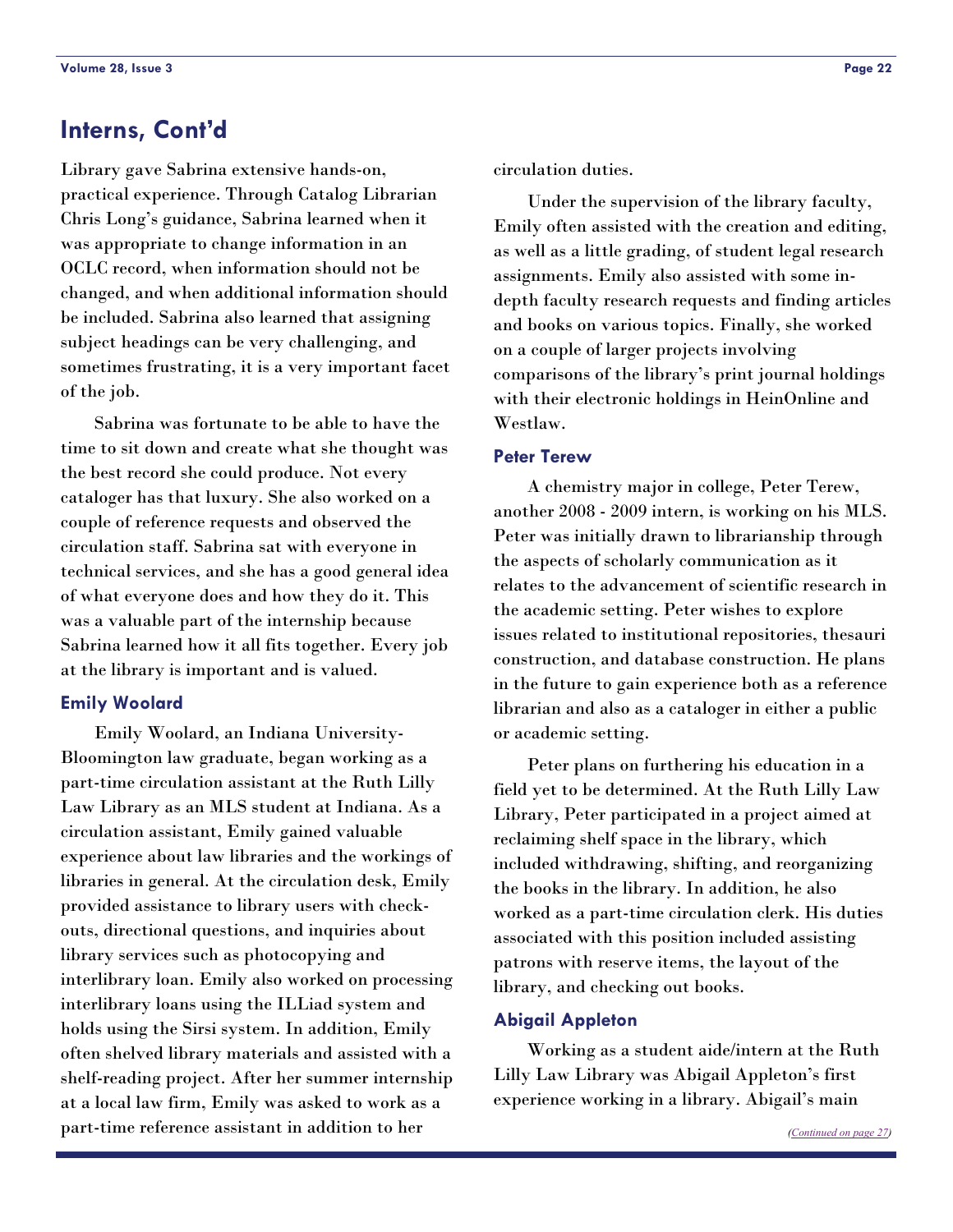### **A Law Librarian in the Dark**

<span id="page-22-0"></span>Yasmin Alexander Barbara & Maurice A. Deane Law Library Hofstra University School of Law

 Welcome to the second installment of A Law Librarian in the Dark, where we discuss DVDs that may be of interest to an academic law librarian. In this issue, I'll be covering a relatively new (2007) documentary - *Obscene: A Portrait of Barney Rosset and Grove Press*.

 First a little background. A few months ago, I was doing some research on books that had been "on trial." Specifically, I was looking for works of literature that had been deemed "obscene" and were involved in criminal trials. Throughout the research process, the name "Grove Press" had come up over and over again. Shortly thereafter, I stumbled upon the DVD for *Obscene* and I decided to take a look.

*Obscene* is the biography of publisher Barney Rosset and his influential publishing house, Grove Press. Throughout the 1950's and 60's, Grove Press introduced the United States to literature that had been previously untouched by publishers; avant-garde writers such as Samuel Beckett and Jean Genet, American Beat writers such as Jack Kerouac and William S. Burroughs, and political writers such as Malcolm X and Franz Fanon. It also published various types of erotica. Grove Press became a locus for a literary revolution, both literally and figuratively (the offices became a hang-out for writers and artists). Rosset's determination to publish works that were considered controversial and the ensuing legal battles serve as the centerpiece of the documentary.

*Obscene* begins with Rosset's youth in 1920's Chicago. Through interviews, photographs, and home movies, we get a sense not only of his life, but of an America that is moving towards change.

We are given a glimpse into the experimental school where he and his friend Haskell Wexler (who later became an Oscar winning cinematographer) published a school magazine called "the Anti-Everything." We are struck by the abundance of WWII images from his days as a photographer for the army corps. We gain an awareness of the French art scene and its influence on American writers. Fortunately for us, Rosset had a lifelong interest in movie-making and photography - the archival images presented throughout the documentary are fascinating.

 Rosset became a publisher on a whim; his first wife (abstract expressionist painter, Joan Mitchell) suggested he buy Grove Press at a time when it was floundering and had only published three books. He bought the company and immediately started to publish works that other publishers considered dangerous. D.H. Lawrence's *Lady Chatterly's Lover*, Henry Miller's *Tropic of Cancer*, and William S. Burrough's *Naked Lunch* were all published by Grove Press and were all involved in lawsuits involving the legal status of obscenity. As the documentary progresses, we see how Rosset becomes a determined champion of literature in the face of obscenity laws and how that determination brought about the financial demise of Grove Press. At one point, he says, "I had a very good career in publishing, but not moneywise." Rosset apparently spent a lot of energy and financial resources to fight his legal battles. Through an interview, we learn about his plan to financially assist all of the booksellers who sold *Tropic of Cancer* and faced subsequent legal trouble.

 The best part about *Obscene* is the variety of voices that weave their stories into a portrait of a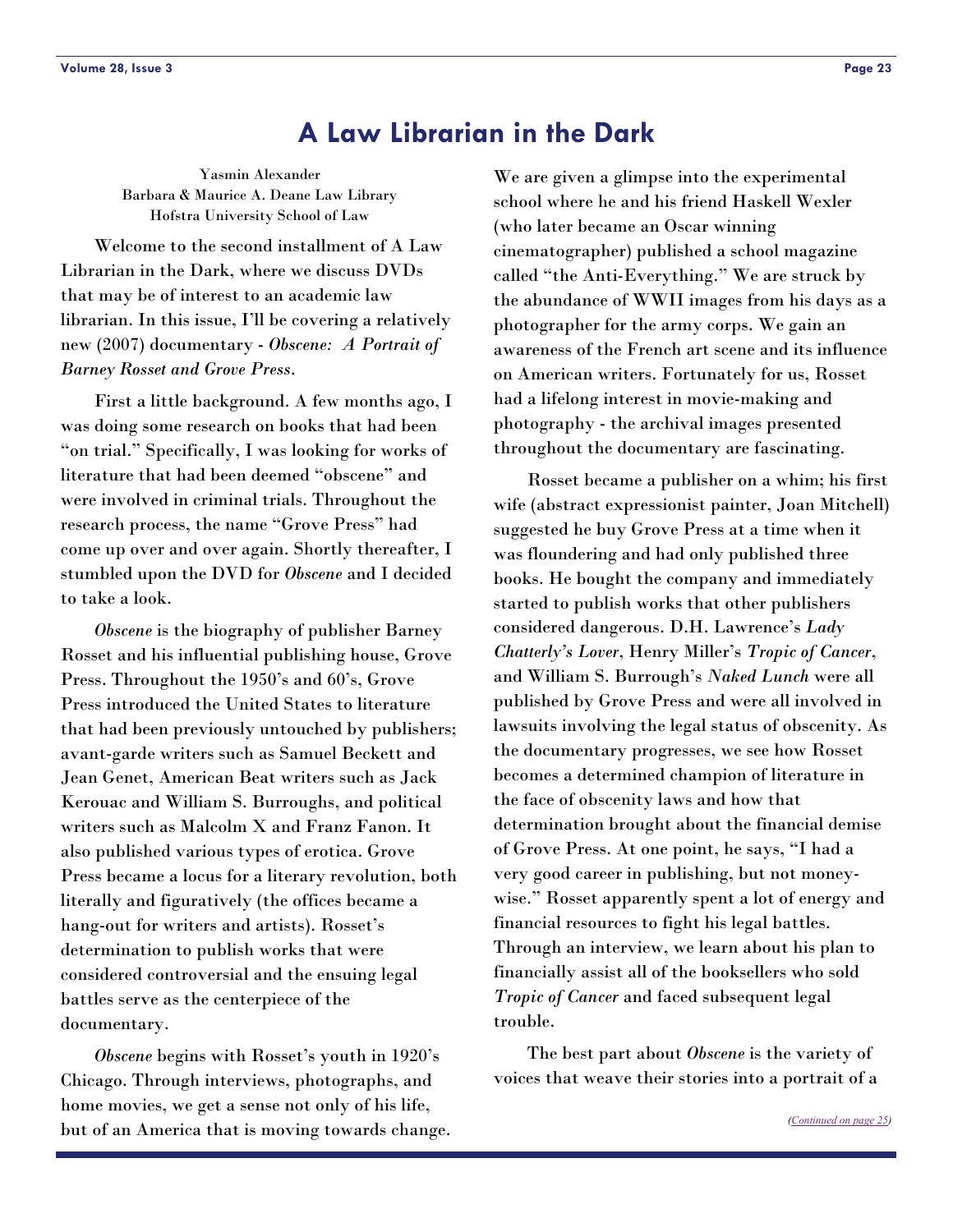### <span id="page-23-0"></span>**Chair, Cont'd**

AMPC Chair. Let's get together and give them all a virtual moment of appreciation and round of applause.



 The ALL-SIS election of new officers was a great success. Our incoming board members will be John McNeill, Vice Chair/Chair-Elect, and Margaret Schilt, At-Large Board Member. Thanks to the Nominations Committee chaired by Gordon Russell for a fantastic slate - and thanks to excellent candidates who were willing to serve and put themselves on the ballot. Finally, thank you to all of you ALL-SIS members who voted in this year's election.

 Congratulations are also in order for the recipients of this year's ALL-SIS awards and grants. They are identified in an article in the newsletter. I especially want to thank Sara Kelley Burriesci, Reference/Electronic Services Librarian, Georgetown University Law Library, as she willingly took over ALL-SIS webmaster job when Diane Murley left for the world of law practice this spring. Heartfelt thanks and kudos go to the Awards Committee, led by Patricia O'Connor, for this year's ALL-SIS Awards winners. Please be sure to attend the ALL-SIS reception at Georgetown Law Center on Sunday evening (July 26) from 6:30 - 9:00 p.m. at the AALL meeting to meet and greet our new ALL-SIS board members and the ALL-SIS awardees.

 The Section sponsored/co-sponsored a number of programs that were accepted by the AMPC for the annual meeting. ALL-SIS is also sponsoring two additional programs. See the article in this newsletter for details on these programs and when they will be offered. Thanks to Paul Moorman and the fantastic ALL-SIS Program Committee for this incredible array of programs. Of course, thank you to all of the people who conceived of and

planned these wonderful and timely programs/ workshop as well!

 Some other ALL-SIS events that you may want to check into are the Section's Business meeting on Sunday, July 26, and the Middle Managers' Breakfast (thanks to Larry Abraham) and the Directors' Breakfast (thanks to Billie Jo Kaufman) on Monday, July 27 - these events all begin at the ungodly hour of 7:00 a.m.

 The ALL-SIS VIP this year will be Marshall Breeding, the Director for Innovative Technologies and Research for the Jean and Alexander Heard Library at Vanderbilt University. Please be sure to come to ALL-SIS events to meet him. We hope that you look into all the exciting ALL-SIS programs and events at the AALL annual meeting in our nation's capital this summer. For more information, please see the special annual meeting page on the ALL-SIS Web site ([www.aallnet.org/sis/allsis/](http://www.aallnet.org/sis/allsis/annualmeeting/2009/index.htm) [annualmeeting/2009/index.htm](http://www.aallnet.org/sis/allsis/annualmeeting/2009/index.htm)). If you are a newer academic law librarian, please mark your calendar to attend the New Academic Librarians (ALL-NEW) meeting at Georgetown at 5:30 p.m., on Sunday, July 26, right before the ALL-SIS reception and awards ceremony. It is an invaluable opportunity to network and to meet experienced librarians.

 The activities of the year will be further chronicled in year-end committee reports and my annual report. It has been a fun and very rewarding year. Thank you for having the faith in me to serve as ALL-SIS Chair this year. Mille grazie a tutti (thanks to all). Until Washington,

Peace, Filippa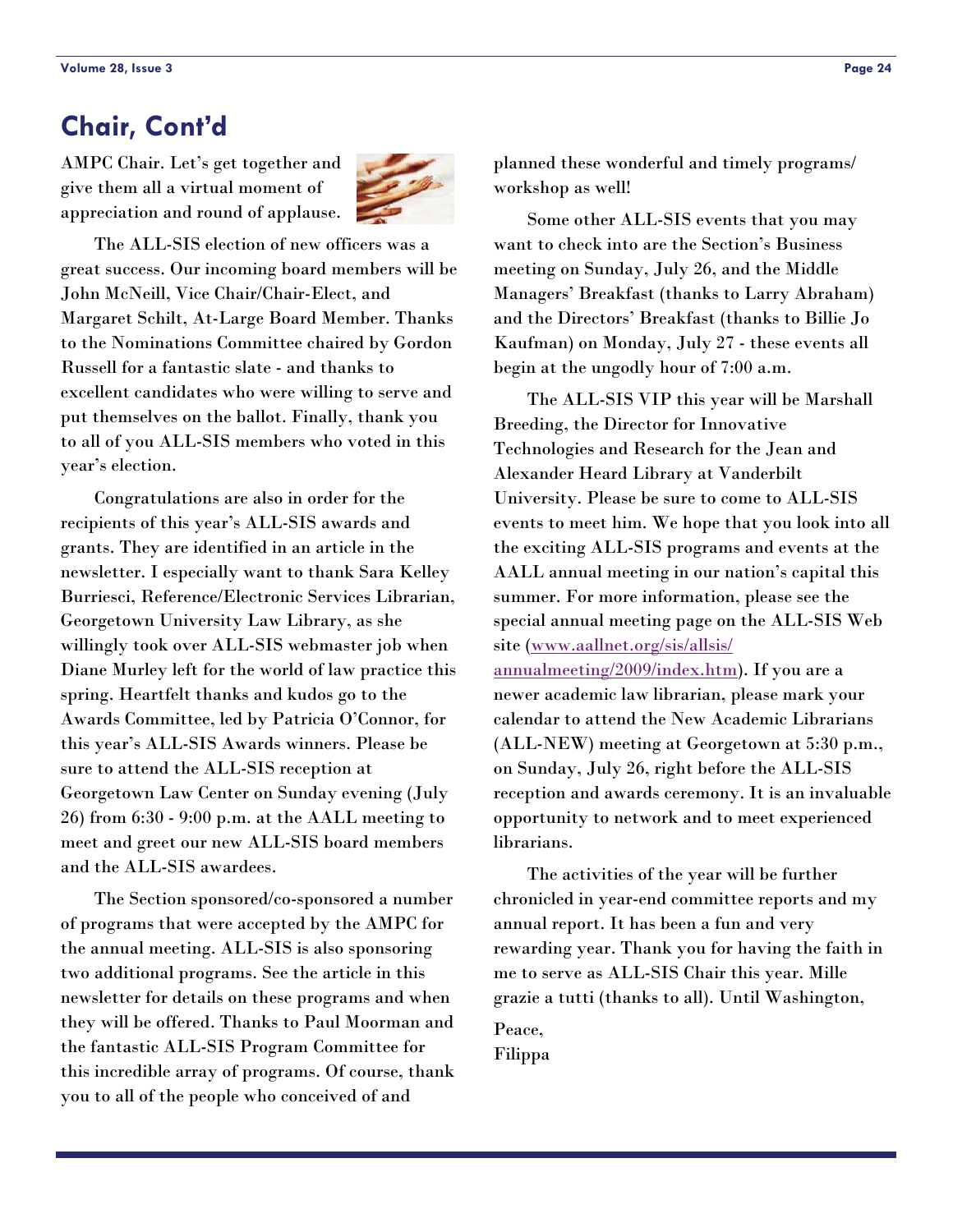### <span id="page-24-0"></span>**Faculty Services, Cont'd**

 Follow-up book on learning to forgive others and receive apologies in ways others prefer (expressing regret, accepting responsibility, making restitution, genuinely repenting, or requesting forgiveness). Also discusses apologizing in family, parent/child, dating, workplace, and personal relationships. All of Chapman's books are Christianbased.

Taylor Hartman, *The Color Code: A New Way to See Yourself, Your Relationships, and Life* (New York: Scribner, 1987), [www.colorcode.com.](http://www.colorcode.com)

 This personality typology book shows how people are motivated by power, intimacy, peace, or fun. Very useful and readable shorthand for dealing with all types of people by their motivation, not by their behaviors. A useful sequel on applying the color code is: Taylor Hartman, *Color Your Future: Using the Color Code to Strengthen Your Character* (New York: Scribner, 1999).

Monice M. Kaczorowski & Holly Pinto, "Getting Personal: Understanding Personality Types for Better Communication," *AALL Spectrum*, Feb. 2009, pp. 18-19, 33, [www.aallnet.org/products/](http://www.aallnet.org/products/pub_sp0902/pub_sp0902_Personal.pdf) [pub\\_sp0902/pub\\_sp0902\\_Personal.pdf](http://www.aallnet.org/products/pub_sp0902/pub_sp0902_Personal.pdf).

 Examines law librarian traits in terms of the Myers Briggs Type Indicator personality tests.

Kevin Leman, *The Birth Order Book: Why You Are The Way You Are* (Grand Rapids, MI: F.H. Revell, 2004), [www.drleman.com](http://www.drleman.com).

 Looks at how oldest children, youngest children, only children, and others act and interact in life and society. Good coverage of perfectionism, tendencies and human preferences. Helpful for helping to understand where other people are coming from.

John Lewis Lund, *How to Hug a Porcupine: Dealing With Toxic & Difficult to Love Personalities* (Salt Lake City: Granite Pub. & Distribution, 1999), http:/[/www.drlund.com](http://www.drlund.com).

 How to set emotional boundaries when dealing with others who do not.

Douglas Stone, Bruce Patton, & Sheila Heen, *Difficult Conversations: How to Discuss What Matters Most* (New York: Penguin Books, 1999), [www.diffcon.com.](http://www.diffcon.com)

 Follow-up negotiation book to *Getting to Yes* (1983) written by three Harvard law professors. Looks at sorting out three types of conversations: 1) "what happened?" 2) feelings, and 3) identity, and advocates creating a "learning conversation."

### **In the Dark, Cont'd**

person more concerned with breaking down legal and social barriers to artistic expression than making money. The documentary is filled with commentary and insight from people such as Amiri Baraka, Jim Carroll, and Gore Vidal. They tell us not just about Rosset's life, but also about the social and cultural shifts during this period in American history. Interestingly, the entire film is punctuated with scenes from a somewhat strange interview Rosset did in 1989 with Al Goldstein, pornographer and founder of Screw magazine. The frankness of the conversation between Rosset and Goldstein (filled with vulgarity and misogyny, as well as matter-of-fact discussion of Rosset's own sexuality) serves to remind us of the decidedly unliterary side of the obscenity issue.

 The DVD extras include an extended interview with Barney Rosset and a theatrical trailer. The soundtrack, which includes artists such as Patti Smith, The Doors, and Bob Dylan, is fantastic. The DVD was released in 2009 and is produced by Arts Alliance America.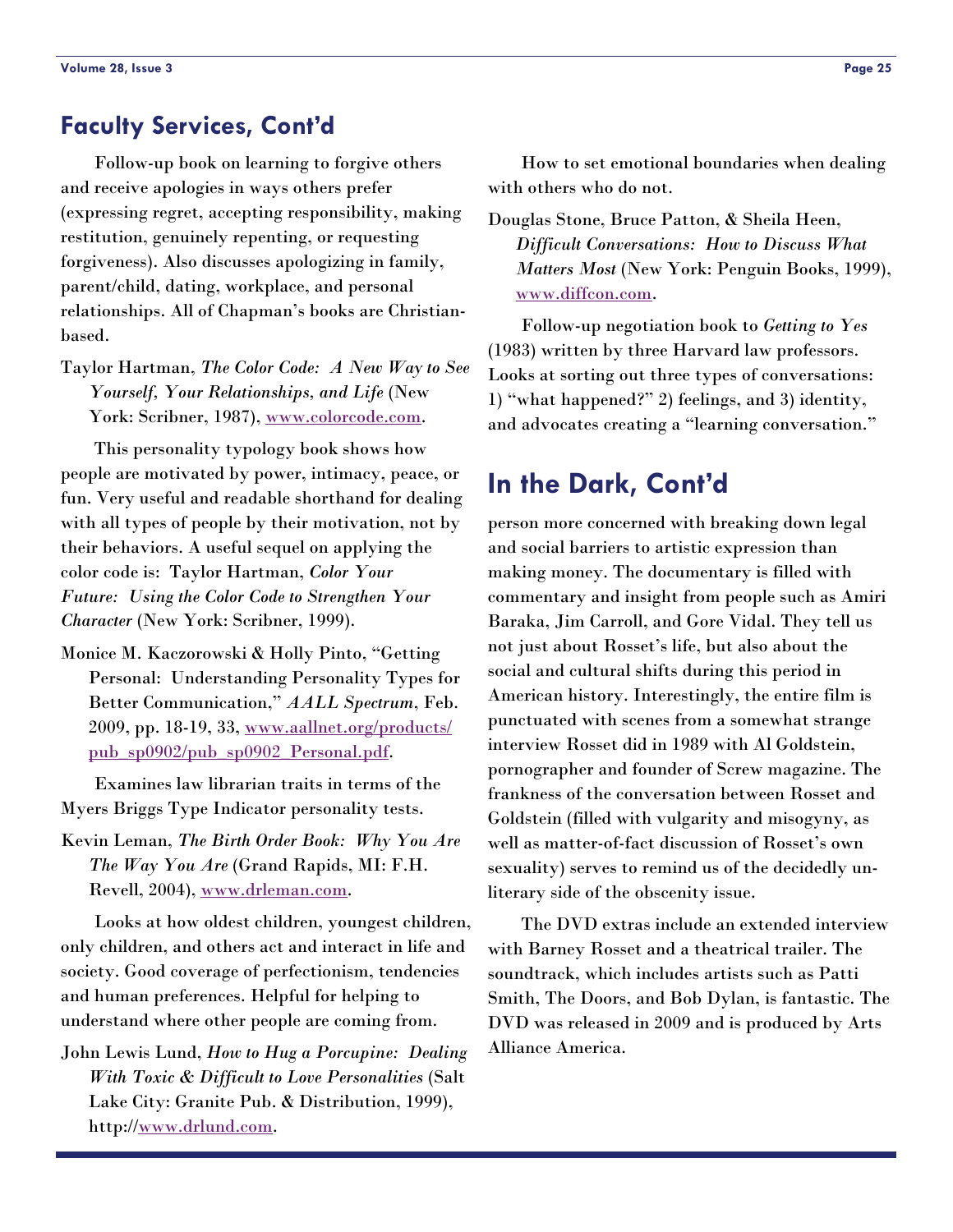### **New Member Spotlight**

Sally Wambold, University of Richmond Membership Committee



Nancy Dulniak spent the first eighteen years of her life in a small, picturesque valley with the foothills of the Adirondacks to the west and the Green Mountains of Vermont to the east, in a town

named Granville, New York. Because it was a small town where everybody knew everybody else, it was possible for her to get a library card at the age of six. This was one whole year before the "legal" age of seven! Books and reading have always been an important part of her life; so it was completely natural that she would choose librarianship as a career.

 She worked in her hometown library during high school and then her college library, SUNY Fredonia. After college, she continued to work in libraries such as the University of Rochester (NY), Montana State University, in Bozeman (the main and the architecture library), Ohio Wesleyan University, Piedmont Technical College, and Lander University. These positions allowed her to gain experience in several areas including Circulation, Acquisitions, Library Instruction, Special Collections, Reference, and Cataloging.

 It was 11 years after she graduated from college before she had the opportunity to go to graduate school. The University of South Carolina granted her a Masters of Librarianship in 1988 and inducted her into Beta Phi Mu.

 Since then Nancy has worked at the Sixth Circuit Court of Appeals Library in Nashville, Tennessee; Austin Peay State University, and Maitland Public Library. Her current position is at

Florida A&M University College of Law Library in Orlando, Florida, where she is the cataloging librarian.

 Activities that Nancy and her husband enjoy are theater, concerts, football, basketball and relaxing in or by their pool. They now spend most of their vacations visiting their 2-year-old grandson in Knoxville.

Amy Emerson joined the Cornell Law Library in November, 2008, where she currently serves as Research Attorney and Lecturer in Law. She obtained her joint J.D. and M.L.S. degrees from Syracuse University in



1999 and thereafter practiced as a real estate attorney for eight years in the private sector in both Ithaca and Syracuse, New York. During this time, she also served as adjunct faculty at Ithaca College where she taught courses in legal research and real estate law. This is her first library position, and she wishes that she had made the career transition long ago. She loves working in the library setting, performing research, writing, and teaching. When she is not working, Amy spends every moment possible with her husband and their amazing four-year-old son.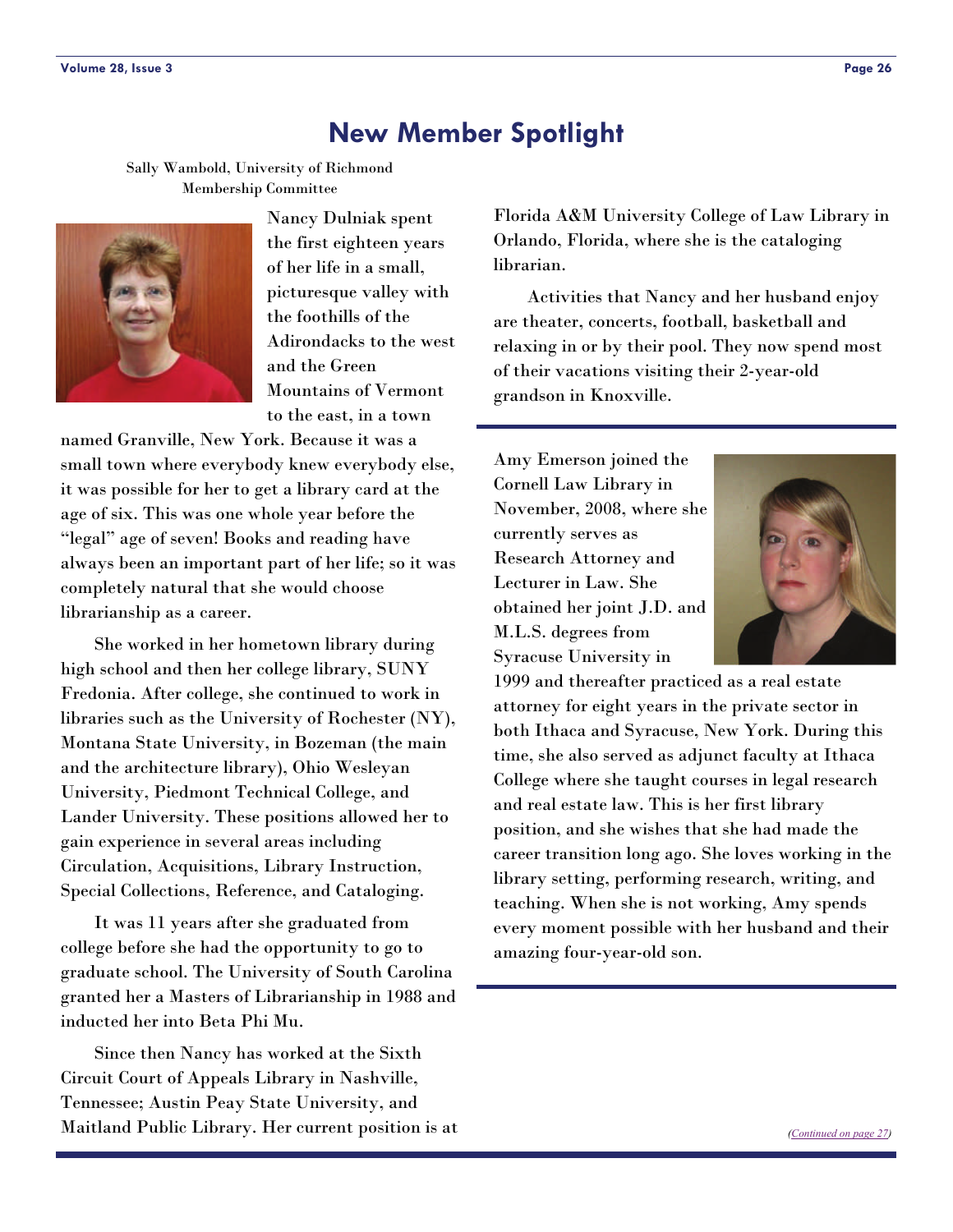### <span id="page-26-0"></span>**New Members, Cont'd**



Originally, Kathryn Gordon is from Washington D.C. Growing up, however, she lived mostly in Western Massachusetts - although she later returned to the D.C. area to finish high school and attend college. As an adult, she has spent time in North

Carolina, Colorado, and now Michigan.

 As for law and library school, she attended law school at Indiana University, Bloomington, and she is currently enrolled in Wayne State University's MLIS program. After law school, she practiced civil litigation for several years at Dykema, a Detroit law firm. However, the billable-hour life-style was not for her, particularly when her practice did not allow her to focus on the issues that interest her most.

 She decided to enter Wayne State University's MLIS program and look for library work. Because she is interested in doing her own research, she targeted academic libraries and she was fortunate. She found her current position as a reference librarian at the University of Detroit Mercy Law Library last fall.

 She is interested primarily in information policy, which goes well with working in a library. As a result, she finds first amendment and copyright issues fascinating. She loves working one on one with students. She enjoys challenging reference questions. She also likes constructing research guides, learning about website design, and working with people who enjoy books as much as she does.

 Vacations are still a fairly new (and welcome) concept for her, but she and her husband are looking forward to renting a cottage on Lake Michigan this summer, along with swimming, boating, and relaxing by the water with their two elderly dogs

and a good book. Her other interests include reading, gardening, and tai chi.

### **Interns, Cont'd**

task was the final step in getting books shelf-ready, i.e., making and placing the call number stickers on the spine. Abigail had quite a few side projects that she had worked on when there were no call number stickers to make. These included the monthly database updates, updating and converting the alphabetical organization of United Nations materials to Library of Congress organization, checking the authority files in the IU catalog, and other database cleanup chores.

 These tasks gave her an understanding of Sirsi Work Flows and OCLC that she would not have otherwise gotten in library science courses. Her projects as student aide have helped Abigail to reinforce and retain many of the things she learned in her cataloging class. While she put in more hours working in technical services, Abigail also worked circulation during some evening and weekend hours at the Law Library. She appreciated the experience and the people skills that she gained through her hours at the circulation desk.

 Beginning June 7, Abigail will be attending classes at the American University in Cairo learning Arabic and pursuing a Middle East Studies Masters. Through the connection between Cairo University and Alexandria University and the Indiana University School of Law-Indianapolis, Judith Anspach was very helpful in connecting Abigail to people she knows in Cairo. Judith has also helped Abigail by passing her résumé on to some of her contacts in Egypt, where Abigail may possibly be able to work or volunteer when she has breaks from school.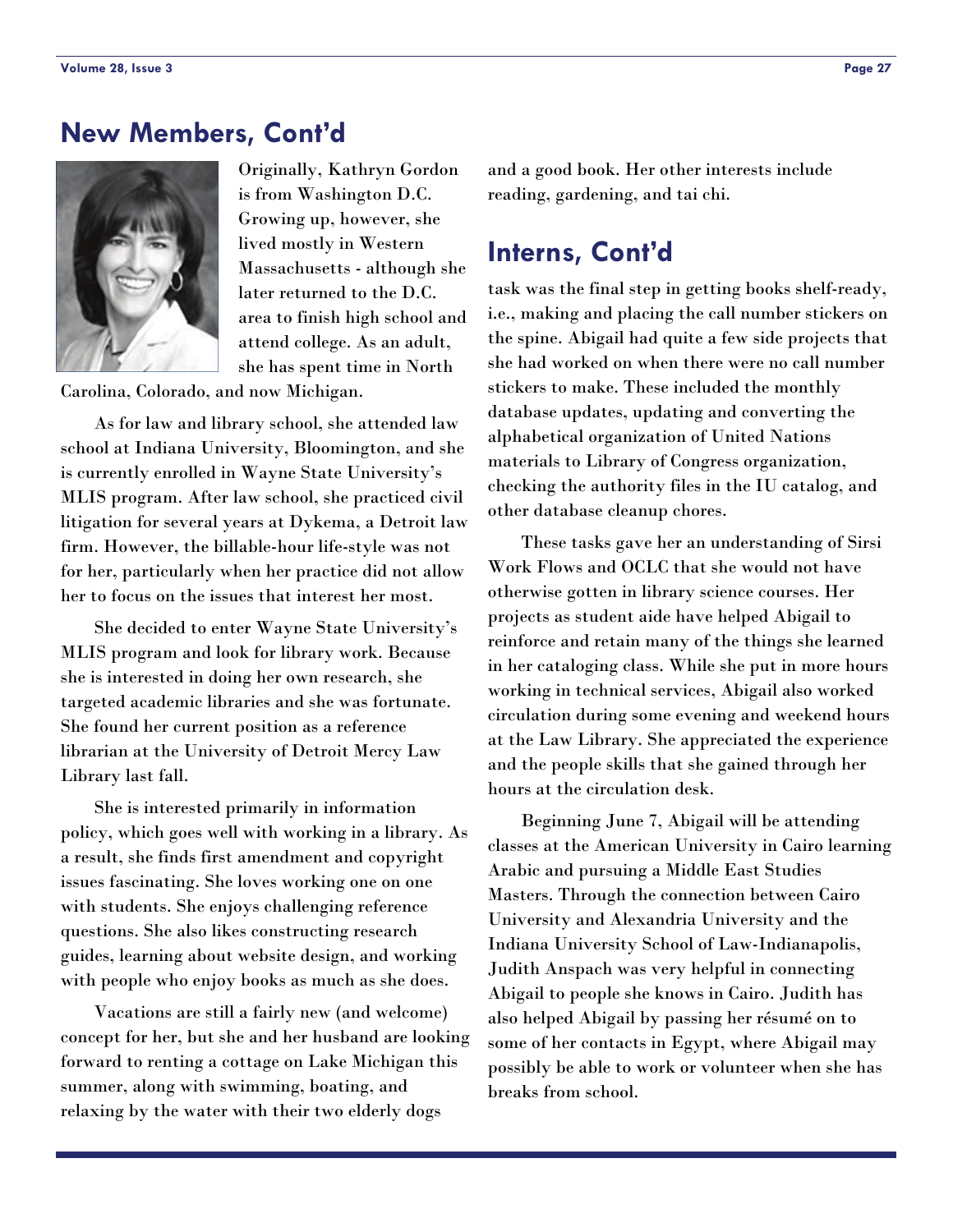### **Member News**

Sue Kelleher Texas Tech Law Library

#### <span id="page-27-0"></span>**Events & Awards**

The **Ross-Blakley Law Library at Arizona State University** has been awarded the *American Association of Law Libraries Excellence in Marketing Award 2009 for the Best Use of Technology* for their Faculty Scholarship Repository. The Law Library will be accepting the award at the AALL Annual Meeting in Washington D.C. in July. The creation of the repository was a real team effort and is a testament to the talent of the Law Library staff. The major contributors were **Leslie A. Pardo**, Access Services Librarian and **Faraz Khan**, Principal Systems Developer. Special recognition should also go to the following members of the Access Services staff: **Serene Rock, Nicole Sandberg, and Mariko Bigler**.

**Nancy P. Johnson**, Law Librarian and Professor of Law at the **Georgia State University College of Law Library**, made it into SSRN's top 10. Her article, Best Practices: *What First Year Law Students Should Learn in a Legal Research Class*, ranked 4th in the number of downloads since January 2009 in the Legal Studies category in March. You can see her article, which will be published in Legal Reference Services Quarterly, and the number of downloads to date at [http://](http://ssrn.com/abstract=1341118) [ssrn.com/abstract=1341118](http://ssrn.com/abstract=1341118).

**Kristin Cheney**, Associate Dean for Library and Educational Technology, has received the **Seattle University School of Law**'s Champion for Justice Award for her work in serving the elderly and their pets in Pierce County, Washington. In 1998, Kristin established the Seniors With Pets Assistance Program which provides vital support to low income seniors with pets by offering pet food delivery services directly to their homes or for pick up at the Seniors With Pets food bank. The program serves over 250 seniors and over 700 dogs and cats on a consistent basis. Kristin's longstanding dedication to Seniors With Pets sets an example of how individuals can make a meaningful contribution to public service and act as an advocate for social justice. Kristin has also received the 2005 Spirit of Law Librarianship Award and was one of the top ten finalists for the 2006 Animal Planet Hero of the Year award. For more information, please visit the Seniors With Pets Assistance Web site: [www.seniorswithpets.org/](http://www.seniorswithpets.org/).

**Cindy Guyer, USC Gould School of Law**, received two scholarships this past spring: AALL and SCALL (Southern California of Law Libraries).

**Mary Whisner, University of Washington School of Law**, is receiving the University of Washington's Distinguished Librarian Award. "This annual award recognizes a librarian whose contributions advance the mission of the Libraries and

the University in the areas of teaching, learning, research, and innovative approaches to practice." For more information, see [www.lib.washington.edu/about/dla/.](http://www.lib.washington.edu/about/dla/)

**Hugh J. Treacy**, Associate Director of the Law Library at the **Whittier Law School**, is running for Vice President/President-Elect of SCALL.

#### **New Positions and Promotions**

On April 7, 2009, the Board of Trustees of **California Western School of Law** granted **Phyllis Marion** the title of Associate Dean for Library and Information Resources.

**Lisa Smith-Butler** is the new Director at the **Charleston School of Law**.

**Robert Linz, University of Colorado School of Law**, was appointed the Associate Director and Head of Public Services on December 1, 2008. In this role, he manages the reference and circulation functions of the law library, provide reference service, teach legal research and develop ways to improve library services with technology. Prior to this appointment, Professor Linz served as the Deputy Law Librarian at the Colorado Supreme Court and worked in a number of other academic law libraries in a variety of librarian, technology and management roles. He is involved in the Colorado Association of Law Libraries as a committee member and as the organization's treasurer. His interests include photography, hiking and reading.

**Andrew Plumb-Larrick**, formerly Head of Public Services at the Diamond Law Library at Columbia University, accepted the position of Associate Director for Public Services at the **Ben C. Green Law Library at Case Western Reserve University School of Law**, in Cleveland. He began his new position in mid-March. Andrew is a graduate of Michigan, both in Law and Information Science, and had been at Columbia since 2002.

**Catherine M. Hendrickson** was promoted to Associate Professor and received tenure at **Crafton Hills College**.

**Michael G. Barton** was recently hired as a Research and Instructional Services Librarian at the **Drexel University's Earle Mack School of Law Legal Research Center**. Mike has his law degree from Villanova, and is a recent graduate of Drexel's College of Information Sciences and Technology.

As of March 1, 2009, **Gordon Russell** is now the Associate Dean, Professor of Law and Law Library Director at the **Duncan School of Law, Lincoln Memorial University** in Knoxville, Tennessee. Their first class of part time evening students will start in the Fall of 2009. The school has received accreditation from the Tennessee Board of Law Examiners allowing their students to sit for the Tennessee

*([Continued on page 29\)](#page-28-0)*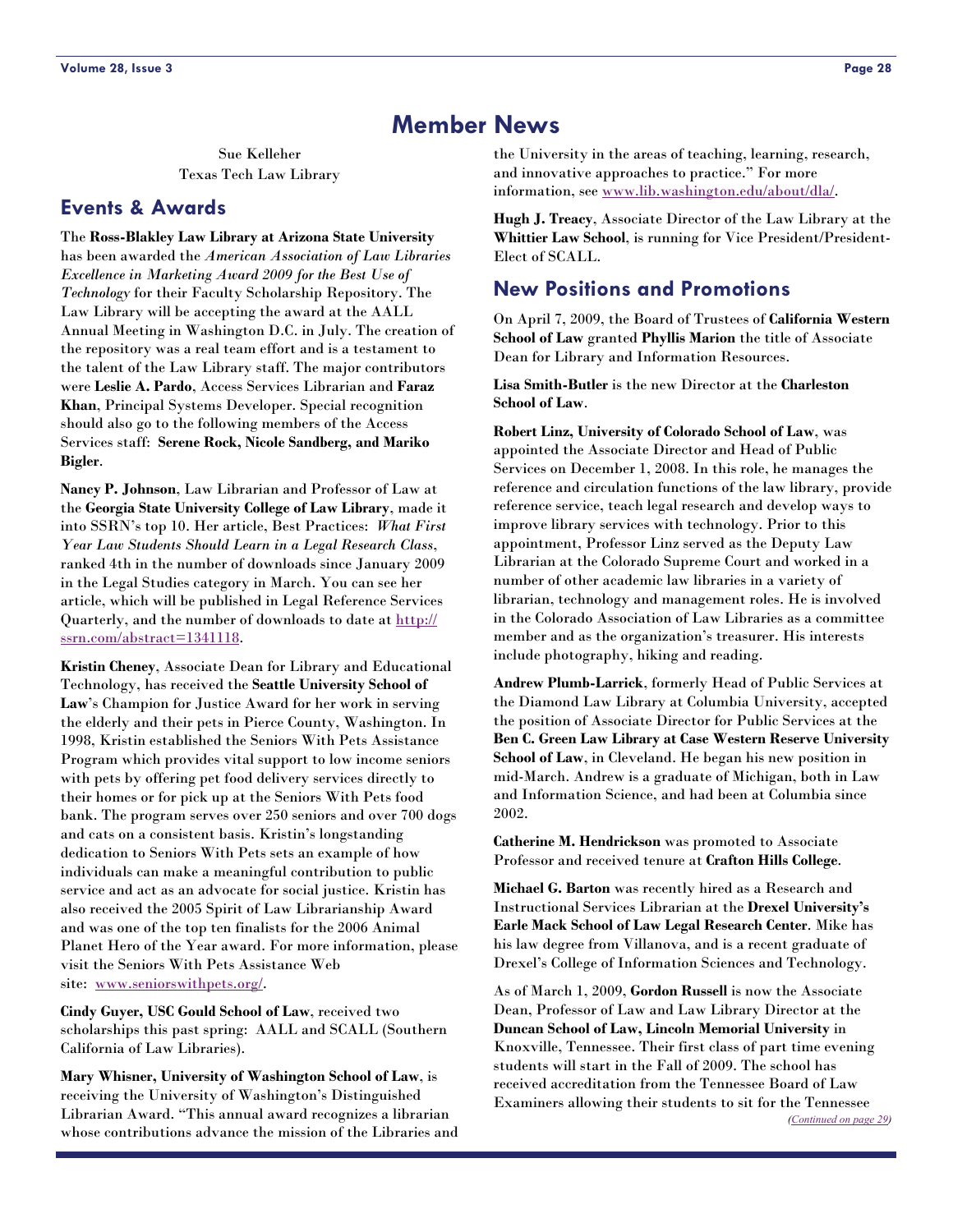### <span id="page-28-0"></span>**Member News, Cont'd**

bar when they graduate. The law school webpage is: [www.lmunet.edu/law/index.htm.](http://www.lmunet.edu/law/index.htm)

**Megan Jens**, J.D., M.L.I.S., joined the library staff as Reference Librarian at **Hamline University School of Law** in February, 2009. Megan's professional background includes experience in law firm and academic law libraries. Megan's teaching abilities, Web 2.0 proficiency, and creative talent are a welcome addition to the Hamline Law Library!

**Stefanie Pearlman, Schmid Law Library, University of Nebraska-Lincoln**, recently received tenure and promotion to Associate Professor of Law Library and Reference Librarian. It goes into effect 7/1/09.

**Rob Hudson** will be the new Interim Director of **Nova Southeastern University Shepard Broad Law Center - Law Library & Technology Center** in Fort Lauderdale, Florida, starting June 6, 2009. Rob has been the Head of Information Services at NSU for the last three years.

On March 1, 2009, **Stephanie Marshall** joined the **Coleman Karesh Law Library of the University of South Carolina School of Law** as the Assistant Director for Faculty Services. Stephanie joins us from Texas Wesleyan University School of Law where she was their faculty services librarian. Stephanie received a B.A. in Psychology from the University of Texas at Tyler, a J.D. from Texas Wesleyan University, and a M.L.S. from Texas Woman's University.

**Jane O'Connell** will assume the post of Associate Director for Patron Services, Instruction & Research in the **Tarlton Law Library (University of Texas)**, effective June 1, 2009. Jane received her Bachelor of Arts degree in biochemistry and film history and J.D. from the University of Kansas. She received her Master of Science in Information Studies from the University of Texas. She is a member of the State Bar of Texas and is registered to practice before the United States Patent and Trademark Office. After practicing intellectual property law at several large Texas law firms, she joined Tarlton Law Library in 2004. Jane stepped up last summer and effectively kept our service program running during very difficult times. Her performance as Interim Coordinator of Public Services has demonstrated her ability to fill this position on a permanent basis.

### **Publications/Presentations**

A recent seminar, "Indian Legal Research: Unlocking the Secrets to Researching Indian Law," drew nearly 60 people to the **Sandra Day O'Connor College of Law at Arizona State University** to explore the rich and complex world of Indian law. The conference was conceived by **Alison Ewing**, library liaison for the Indian Legal Program at the College of Law, along with **Beth DiFelice**, assistant director and head of public services for the Ross-Blakley Law Library, and

Tamara Herrera, clinical professor of law. It was encouraged by Rebecca Tsosie, executive director of the Indian Legal Program and **Victoria Trotta**, associate dean for Information Technology and the Ross-Blakley Law Library and supported by the staff of the Indian Legal Program.

**Susan Nevelow Mart, UC Ha**stings, has had two articles published:

- *The Chains of the Constitution and Legal Process in the Library: A Post-USA PATRIOT Reauthorization Act Assessment*, 33 Okla. City U. L. Rev. 435 (2008). Final Draft available at SSRN: [http://ssrn.com/](http://ssrn.com/abstract=1105448) [abstract=1105448](http://ssrn.com/abstract=1105448).
- *The Internet's Public Domain: Access to Government Information on the Internet*, 12 J. Internet L., Mar. 2009, at 3. Final Draft available at SSRN: [http://ssrn.com/](http://ssrn.com/abstract=1285262) [abstract=1285262](http://ssrn.com/abstract=1285262).

**Joel Fishman**, Assistant Director for Lawyer Services, **Duquesne University Center for Legal Information/Allegheny County Law Library**, has published:

- Index to *Fiduciary Review* (1933-2008);
- Index to the *Pennsylvania Bar Association Quarterly* Volumes 1-78 (1929-2008);
- Index to *American Journal of Legal History* Volumes 1- 46 (1957-2006);
- Index-Digest of the *Pittsburgh-Legal Journal* Volumes 117-156 (1968-2008);
- Compiled and edited Patricia G. Miller, Pennsylvania Family Law: Articles From the Legal Eagle Column of the *Pittsburgh Post-Gazette*, and
- *Milestones of the Judges of the Allegheny County Courts*, Juris, Spring 2009, at 26.

**Robert H. Hu, St. Mary's University School of Law**, recently published:

- Research Guide to Chinese Trademark Law and Practice (Carolina Academic Press 2008); and,
- *International Legal Protection of Trademarks in China*, 13 Marq. Intell. Prop. L. Rev. 69 (2008).

**Cindy Guyer, USC Gould School of Law**, and Michelle Uzeta recently published *Assistive Technology Obligations for Postsecondary Education Institutions*, 6 J. Access Services 12 (2009).

**Courtney Selby, University of Tulsa**, has accepted an offer to write a regular collection development column for TSLL ([www.aallnet.org/sis/tssis/tsll/\)](http://www.aallnet.org/sis/tssis/tsll/). It is a two year commitment. Her first column will be out in June and will be the first part in a series discussing collection development in the face of reductions in acquisition budgets.